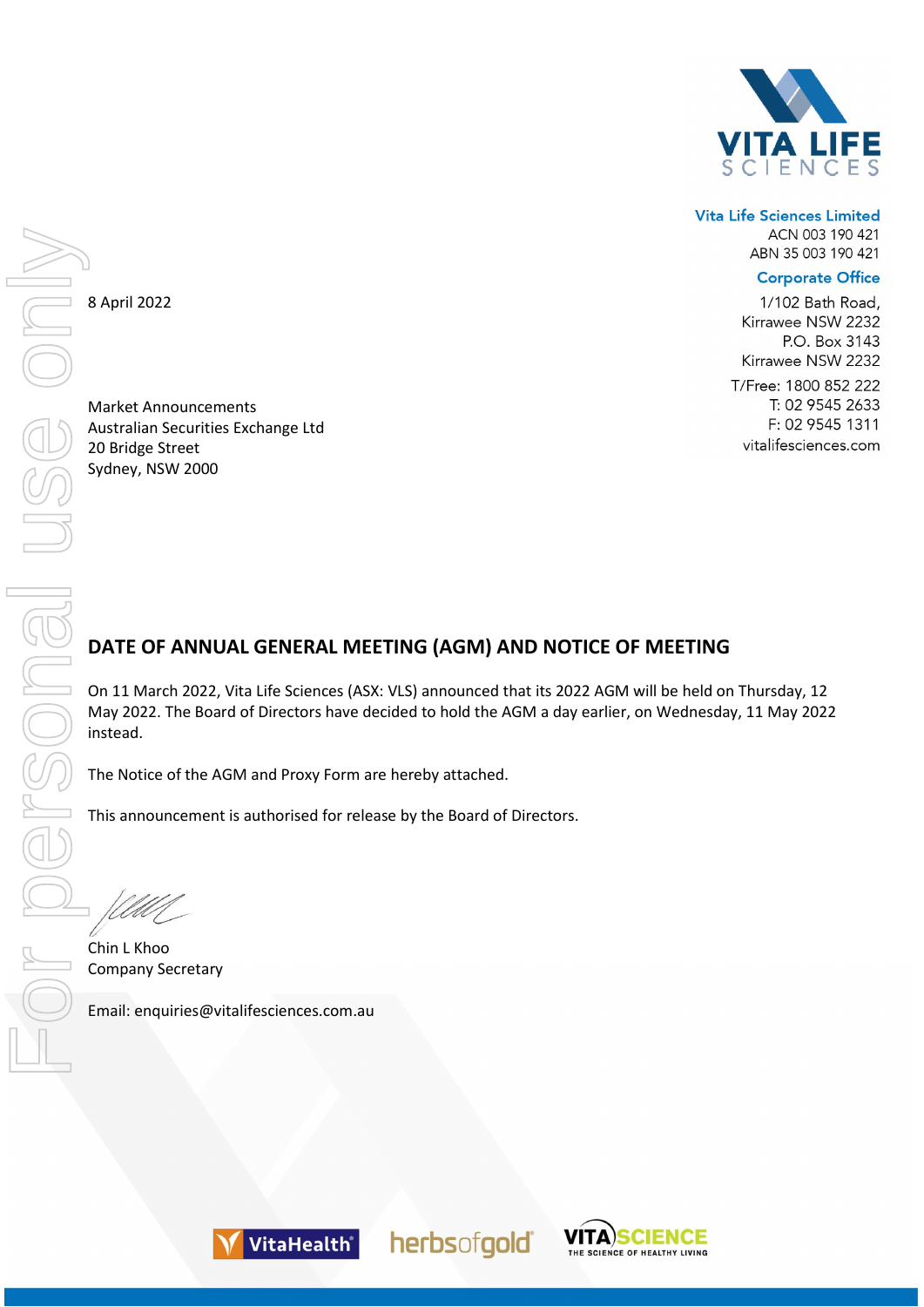

## **VITA LIFE SCIENCES LIMITED**

#### **NOTICE OF ANNUAL GENERAL MEETING**

#### **AND EXPLANATORY STATEMENT**

#### **to be held as a hybrid meeting at 12:00pm, Sydney NSW, time on Wednesday, 11 May 2022 via online**

https://us02web.zoom.us/webinar/register/WN\_CDz3V\_SiRzuUDho0cfjTfQ

**and at** Automic Group**,** Deutsche Bank Tower, Level 5, 126 Phillip St, Sydney NSW 2000

#### **This document is important.**

Please read the information it contains carefully. It is important that you vote on these resolutions either by attending the meeting virtually or by completing and lodging the enclosed proxy form. If you are in doubt as to its contents, or the course you should follow, you should consult your professional advisor(s).

|                                                                | <b>IMPORTANT DATES</b>        |                                              |
|----------------------------------------------------------------|-------------------------------|----------------------------------------------|
| Close for receipt of written questions to Auditor              | 12:00 <sub>pm</sub>           | Wednesday, 4 May 2022                        |
| Close for receipt of Proxy Forms                               | 12:00pm                       | Monday, 9 May 2022                           |
| Determination of Entitlement to Vote<br>Annual General Meeting | 7:00 <sub>pm</sub><br>12:00pm | Monday, 9 May 2022<br>Wednesday, 11 May 2022 |

Note: All references to time in this document are to that time in Sydney, NSW, Australia.

#### **Vita Life Sciences Limited ACN 003 190 421**  Unit 1/ 102 Bath Road Kirrawee, NSW 2232 AUSTRALIA

Ph: (02) 9545 2633 Fax: (02) 9545 1311 www.vitalifesciences.com.au enquiries@vitalifesciences.com.au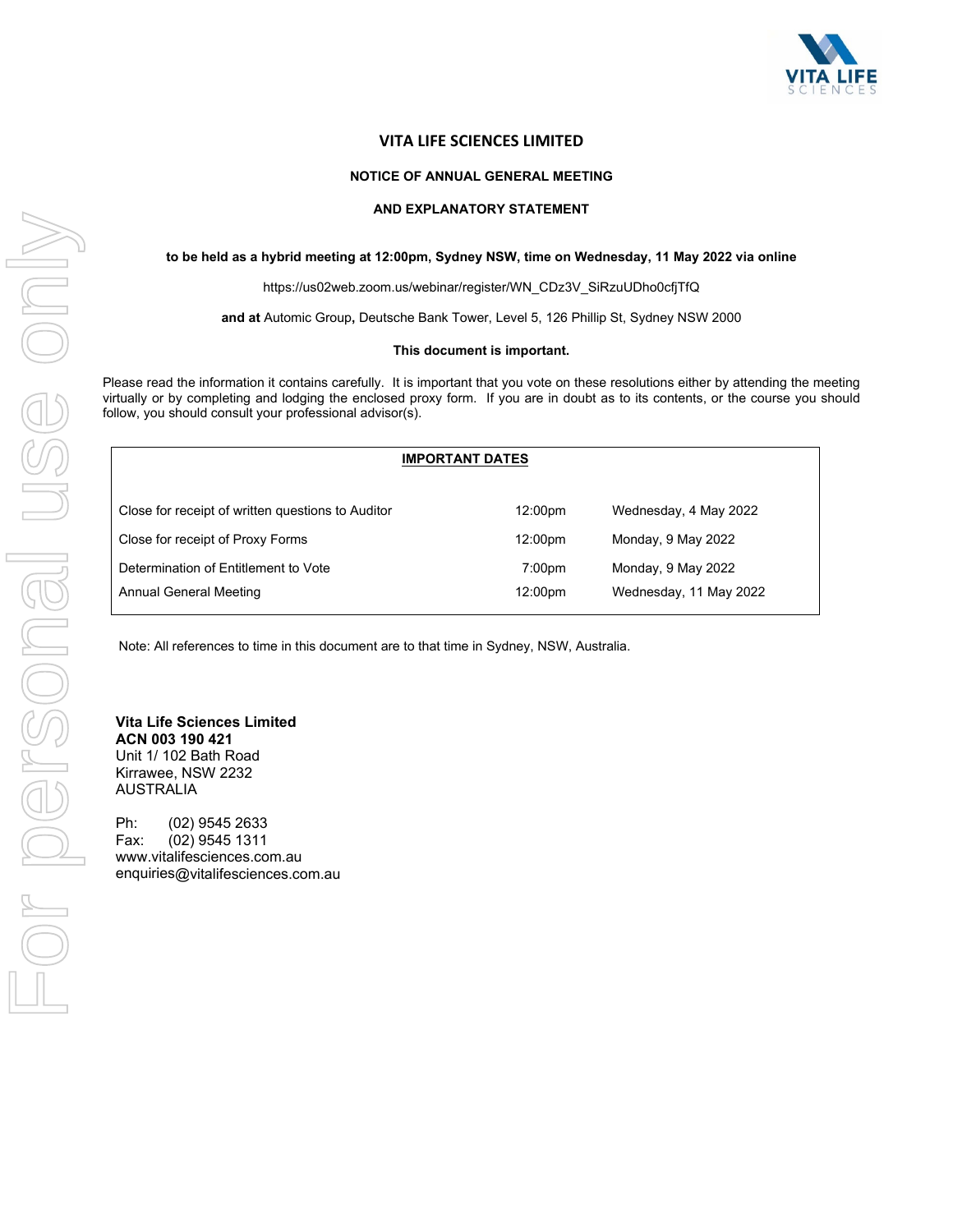#### **Table of Contents**

| 1.               | <b>ORDINARY BUSINESS</b>                                                                                                                         | 3              |
|------------------|--------------------------------------------------------------------------------------------------------------------------------------------------|----------------|
| 1.1              | <b>Financial Statements and Reports</b>                                                                                                          | 3              |
| 1.2              | Resolution 2 – Re-election of Director- Mr Shane Teoh                                                                                            | 4              |
| 1.3              | Resolution 3 - Re-election of Director- Henry Townsing                                                                                           | 4              |
| 1.4              | Resolution 4 - Share Buy-Back                                                                                                                    | 4              |
| 2.               | <b>SPECIAL BUSINESS</b>                                                                                                                          | 4              |
| 2.1              | Resolution 5 – Long Term Incentive Plan: Grant of a limited recourse loan to the Managing Director to purchase<br>ordinary shares                | 4              |
| $2.2\phantom{0}$ | Resolution 6 – Long Term Incentive Plan: Grant of a limited recourse loan to the Director to purchase ordinary shares 5                          |                |
| 3.               | <b>OTHER BUSINESS</b>                                                                                                                            | 5              |
| 1.               | <b>Explanatory Statement</b>                                                                                                                     | 6              |
| 2.               | Voting and Required Majority                                                                                                                     | 6              |
| 3.               | <b>Voting Exclusion Statements</b>                                                                                                               | 6              |
| 4.               | Questions and Comments by Shareholders at the Meeting                                                                                            | 6              |
| 5.               | Proxies                                                                                                                                          | $\overline{7}$ |
|                  | <b>EXPLANATORY STATEMENT</b>                                                                                                                     | 9              |
| 1.               | <b>IMPORTANT NOTICE</b>                                                                                                                          | $9\,$          |
| 2.               | <b>REPORTS</b>                                                                                                                                   | 9              |
| 2.2              | EXPLANATION OF RESOLUTION 1: REMUNERATION REPORT                                                                                                 | 9              |
| 3                | EXPLANATION AND SUMMARY OF RESOLUTION 2: RE-ELECTION OF DIRECTOR- SHANE TEOH                                                                     | 10             |
| 4.               | EXPLANATION AND SUMMARY OF RESOLUTION 3: RE-ELECTION OF DIRECTOR - HENRY TOWNSING                                                                | 10             |
| 5                | EXPLANATION AND SUMMARY OF RESOLUTION 4: SHARE BUY-BACK                                                                                          | 11             |
| 6                | EXPLANATION AND SUMMARY OF RESOLUTION 5: LONG TERM INCENTIVE PLAN: GRANT OF A LIMITED<br>RECOURSE LOAN TO A DIRECTOR TO PURCHASE ORDINARY SHARES | 13             |
| $\overline{7}$   | EXPLANATION AND SUMMARY OF RESOLUTION 6: LONG TERM INCENTIVE PLAN: GRANT OF A LIMITED<br>RECOURSE LOAN TO A DIRECTOR TO PURCHASE ORDINARY SHARES | 16             |
| 8.               | <b>SHAREHOLDER ENQUIRIES</b>                                                                                                                     | 18             |
|                  | <b>GLOSSARY OF TERMS</b>                                                                                                                         | 19             |
|                  |                                                                                                                                                  |                |

**PROXY FORM**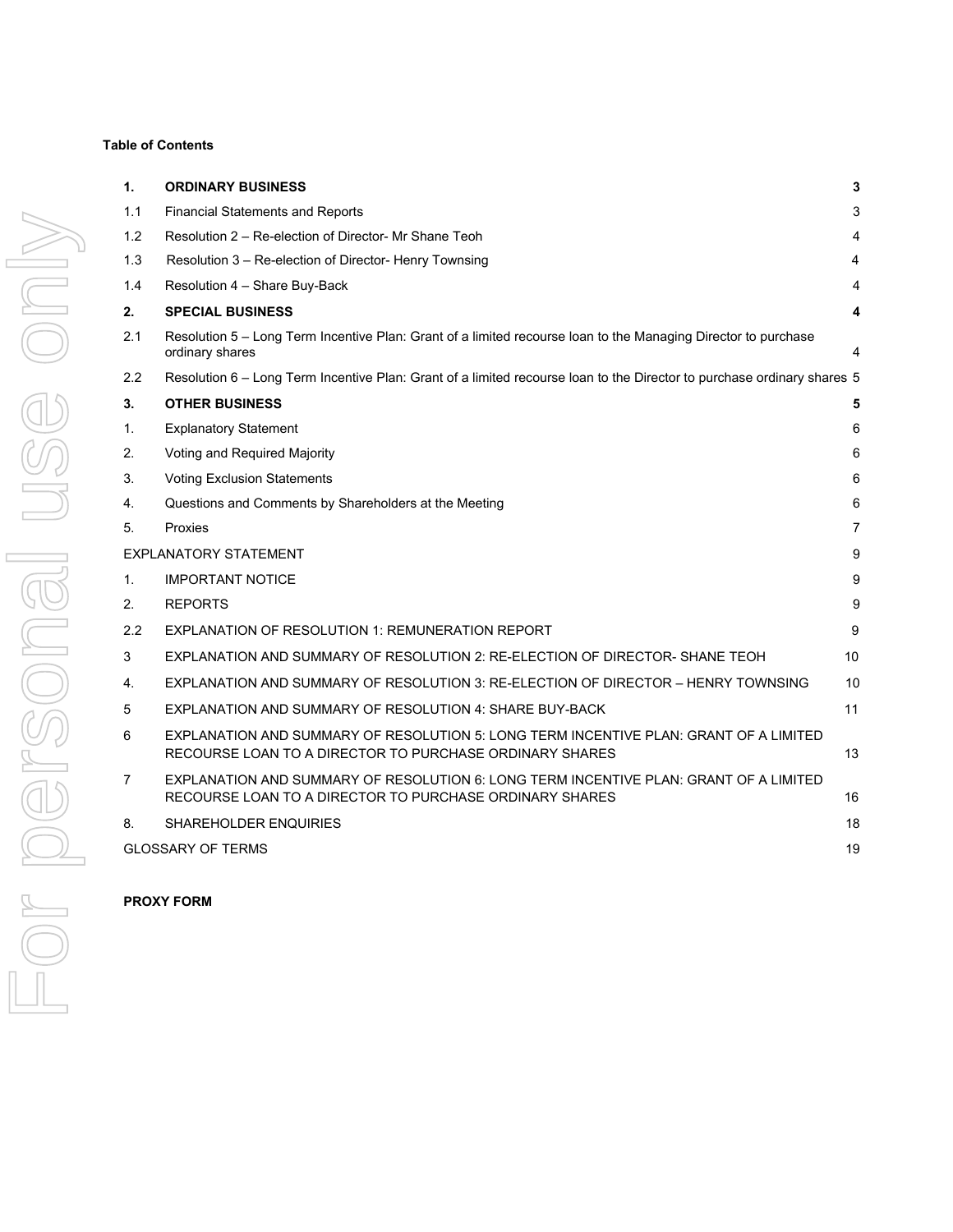#### **NOTICE OF ANNUAL GENERAL MEETING**

#### **OF VITA LIFE SCIENCES LIMITED**

**Notice is given that the Annual General Meeting of members of Vita Life Sciences Limited ACN 003 190 421 (Company) will be held on Wednesday 11 May 2022 at 12:00pm Sydney, NSW Time as a hybrid meeting.** 

Shareholders are invited to participate in the AGM either virtually via a webinar conferencing facility (**virtual meeting**) or at the location stated below.

Shareholders who attend the virtual meeting, will be able to watch, listen, ask questions and, participate in the poll votes put to the Meeting. To attend and vote online, please **pre-register** in advance for the virtual meeting here:

https://us02web.zoom.us/webinar/register/WN\_CDz3V\_SiRzuUDho0cfjTfQ

After registering online, you will receive a confirmation containing information on how to attend the virtual meeting on the day of the AGM.

Alternatively, shareholders may attend the meeting at the Company's share registry office: Automic Group, Deutsche Bank Tower, Level 5, 126 Phillip St, Sydney NSW 2000.

#### **1. ORDINARY BUSINESS**

#### **1.1 Financial Statements and Reports**

(a) *To receive and consider the financial statements and the reports of the directors and the auditors of the Company for the year ended 31 December 2021.* 

An explanation of this item is to be found in the notes to this notice and item 2.1 of the Explanatory Statement.

#### (b) **Resolution 1 – Remuneration Report**

Shareholders will be asked to consider and, if thought fit, pass the following resolution as an **ordinary resolution**:

*"That the Remuneration Report as set out in the Annual Report of the Company for the financial year ended 31 December 2021 be adopted."* 

An explanation of this item is to be found in item 2.2 of the Explanatory Statement.

The vote on this resolution is advisory only and is not intended to bind the Directors or the Company.

#### **Voting exclusion**

The Company will disregard any votes cast on Resolution 1 by or on behalf of:

- (a) A member of the key management personnel, details of whose remuneration are included in the remuneration report; or
- (b) A closely related party of such a member.

#### **Exceptions to voting exclusions:**

However, the above does not apply to a vote cast in favour of a resolution by:

- a person as proxy or attorney for a person who is entitled to vote on the resolution, in accordance with directions given to the proxy or attorney to vote on the resolution in that way; or
- the chairman of the meeting as proxy or attorney for a person who is entitled to vote on the resolution, in accordance with a direction given to the chairman to vote on the resolution as the chairman decides; or
- a holder acting solely in a nominee, trustee, custodial or other fiduciary capacity on behalf of a beneficiary provided the following conditions are met:
	- the beneficiary provides written confirmation to the holder that the beneficiary is not excluded from voting, and is not an associate of a person excluded from voting, on the resolution; and
	- the holder votes on the resolution in accordance with directions given by the beneficiary to the holder to vote in that way.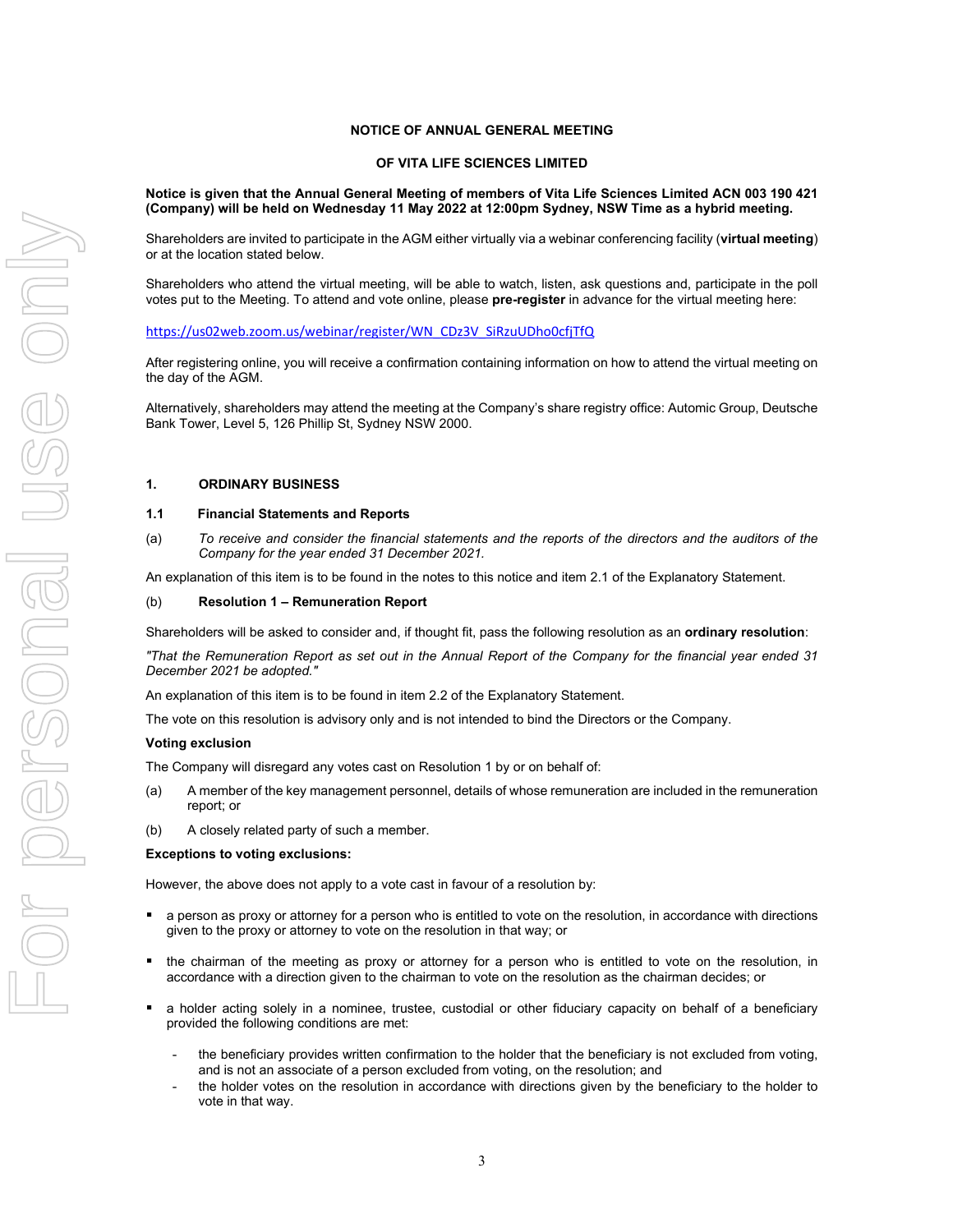#### **1.2 Resolution 2 – Re-election of Director- Mr Shane Teoh**

Shareholders will be asked to consider and, if thought fit, pass the following resolution as an ordinary resolution with effect from the close of the meeting:

*"That Shane Teoh, a director retiring by rotation in accordance with rule 5.1 of the Constitution, being eligible and having consented to act, be re-elected as a director of the Company."* 

An explanation of Resolution 2, is to be found in item 3 of the Explanatory Statement.

#### **1.3 Resolution 3 – Re-election of Director- Henry Townsing**

Shareholders will be asked to consider and, if thought fit, pass the following resolution as an **ordinary resolution** with effect from the close of the meeting:

"*That Henry Townsing, a director retiring by rotation in accordance with rule 5.1 of the Constitution, being eligible and having consented to act, be re-elected as a director of the Company."*

An explanation of Resolution 3, is to be found in item 4 of the Explanatory Statement.

#### **1.4 Resolution 4 – Share Buy-Back**

Shareholders will be asked to consider and, if thought fit, pass the following resolution as an **ordinary resolution**:

*"That pursuant to and in accordance with section 257C of the Corporations Act 2001 (C'wlth), as amended, Rules 7.29 and 7.33 of the Listing Rules of ASX Limited, and for all other purposes, the shareholders approve, with effect from when the Directors make the relevant announcement to the ASX, the on-market buy-back of up to 15% of the*  fully paid ordinary shares in the Company expiring on whichever is the earlier of the anniversary of the passage of *this resolution or the 2023 Annual General Meeting and otherwise on the terms and conditions set out in the Explanatory Statement accompanying the 2022 Annual General Notice of Meeting at which this resolution is to be put."* 

An explanation of Resolution 4, is to be found in item 5 of the Explanatory Statement.

#### **2. SPECIAL BUSINESS**

#### **2.1 Resolution 5 – Long Term Incentive Plan: Grant of a limited recourse loan to the Managing Director to purchase ordinary shares**

Shareholders will be asked to consider and, if thought fit, pass the following resolution as an **ordinary resolution**:

*"That pursuant to ASX Listing Rules 10.14 and in accordance with Vita Life Sciences Limited's "Long Term Incentive Plan" (Plan), tabled by the Chairman and initialed by him for purposes of identification, approval is given for the Directors to issue 500,000 new ordinary, fully paid shares in the Company and make a limited recourse loan to Mr Andrew O'Keefe, acting in his capacity as the Managing Director of the Company, for a sum of \$945,000 (Loan), which will be used to fund the purchase of shares, on the terms summarised in the Explanatory Statement accompanying the Notice of 2022 Annual General Meeting."* 

An explanation of Resolution 5, is to be found in item 6 of the Explanatory Statement.

#### **Voting Exclusion:**

Pursuant to Listing Rule 14.11.1, the Company will disregard any votes case in favour of the resolution by any person referred to in Listing Rule 10.14.1, 10.14.2 or 10.14.3 who is eligible to participate in the Plan. Pursuant to the Corporations Act, the members of the Key Management Personnel and closely related party are not permitted to cast a vote as proxy for another person who is permitted to vote.

#### **Exceptions to voting exclusions:**

However, the above does not apply to a vote cast in favour of a resolution by:

- a person as proxy or attorney for a person who is entitled to vote on the resolution, in accordance with directions given to the proxy or attorney to vote on the resolution in that way; or
- **•** the chairman of the meeting as proxy or attorney for a person who is entitled to vote on the resolution, in accordance with a direction given to the chairman to vote on the resolution as the chairman decides; or
- a holder acting solely in a nominee, trustee, custodial or other fiduciary capacity on behalf of a beneficiary provided the following conditions are met: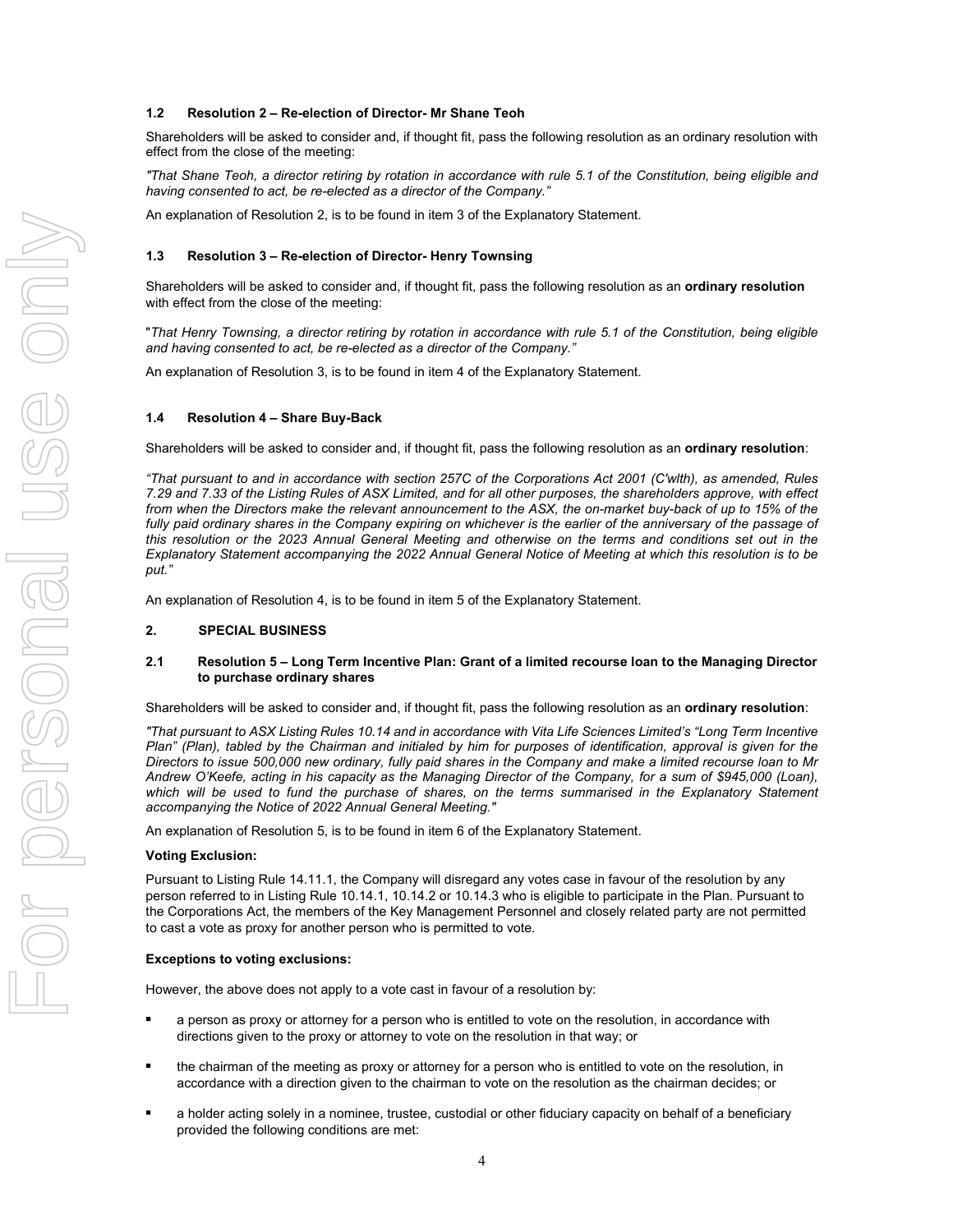- the beneficiary provides written confirmation to the holder that the beneficiary is not excluded from voting, and is not an associate of a person excluded from voting, on the resolution; and
- the holder votes on the resolution in accordance with directions given by the beneficiary to the holder to vote in that way.

#### **2.2 Resolution 6 – Long Term Incentive Plan: Grant of a limited recourse loan to the Director to purchase ordinary shares**

Shareholders will be asked to consider and, if thought fit, pass the following resolution as an **ordinary resolution**:

*"That pursuant to ASX Listing Rules 10.14 and in accordance with Vita Life Sciences Limited's "Long Term Incentive Plan" (Plan), tabled by the Chairman and initialed by him for purposes of identification, approval is given for the Directors to issue 300,000 new ordinary, fully paid shares in the Company and make a limited recourse loan to Mr Henry Townsing, acting in his capacity as a Director of the Company, for a sum of \$567,000 (Loan), which will be used to fund the purchase of shares, on the terms summarised in the Explanatory Statement accompanying the Notice of 2022 Annual General Meeting."* 

An explanation of Resolution 6, is to be found in item 7 of the Explanatory Statement.

#### **Voting Exclusion:**

Pursuant to Listing Rule 14.11.1, the Company will disregard any votes case in favour of the resolution by any person referred to in Listing Rule 10.14.1, 10.14.2 or 10.14.3 who is eligible to participate in the Plan. Pursuant to the Corporations Act, the members of the Key Management Personnel and closely related party are not permitted to cast a vote as proxy for another person who is permitted to vote.

#### **Exceptions to voting exclusions:**

However, the above does not apply to a vote cast in favour of a resolution by:

- a person as proxy or attorney for a person who is entitled to vote on the resolution, in accordance with directions given to the proxy or attorney to vote on the resolution in that way; or
- the chairman of the meeting as proxy or attorney for a person who is entitled to vote on the resolution, in accordance with a direction given to the chairman to vote on the resolution as the chairman decides; or
- a holder acting solely in a nominee, trustee, custodial or other fiduciary capacity on behalf of a beneficiary provided the following conditions are met:
	- the beneficiary provides written confirmation to the holder that the beneficiary is not excluded from voting, and is not an associate of a person excluded from voting, on the resolution; and
	- the holder votes on the resolution in accordance with directions given by the beneficiary to the holder to vote in that way.

#### **3. OTHER BUSINESS**

To consider any other business that may be properly brought forward at the meeting in accordance with the Constitution and the law.

#### **By Order of the Board**

Chin L Khoo Company Secretary

Dated: 8 April 2022

#### **PLEASE NOTE:**

The Notes to, and the Explanatory Statement and Proxy Form following, this Notice of Meeting should be read in conjunction with, and form part of, this Notice.

*Capitalised words have the meanings ascribed to them in the Glossary in the Explanatory Statement.*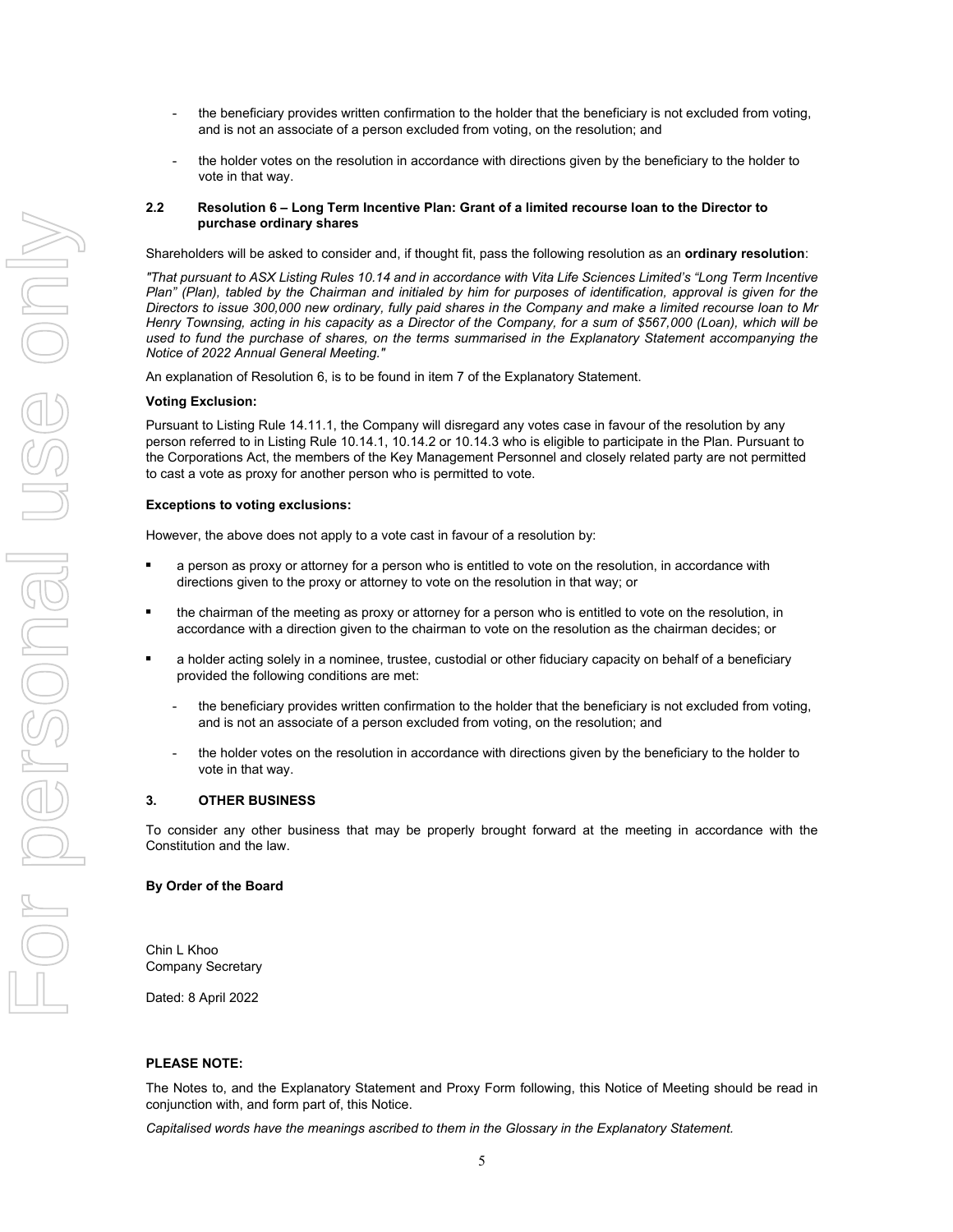#### **NOTES TO NOTICE OF MEETING**

#### **1. Explanatory Statement**

An explanation of each resolution is included in the accompanying Explanatory Statement.

#### **2. Voting and Required Majority**

- 2.1 The Board, as the convenor of the meeting, has determined that the shareholding of each member for the purpose of ascertaining voting entitlements for the Annual General Meeting (AGM) will be as it appears on the register of Shareholders at **7.00pm** (Sydney time) on **Monday, 9 May 2022** and will process no transfers from that time until the end of the Meeting.
- 2.2 As Shareholders are asked to participate virtually in the AGM, each resolution considered at the AGM will be conducted by a poll. The Board considers that voting by poll to be in the interest of the Shareholders as a whole and ensures the views of as many Shareholders as possible are represented at the AGM.

#### 2.3 For the Resolutions to be effective:

- each Resolution must be passed at a meeting of which not less than 28 days' written notice specifying the intention to propose the Resolutions has been given; and
- each ordinary Resolution must be passed by more than 50% respectively of all the votes cast by Shareholders entitled to vote on the Resolutions (whether in person or by proxy, attorney or representative).

#### **3. Voting Exclusion Statements**

- 3.1 The Company will disregard any votes cast on Resolution 1, 5 and 6 by:
	- A member of the Key Management Personnel (KMP) whose details are included in the remuneration report or Closely Related Party of those KMP in relation to Resolution 1;
	- Any person who has an interest, or will obtain a benefit, in the passing of the relevant Resolution(s) and any Associates of that person.

However, the Company need not disregard a vote if:

- it is cast by a person as proxy for a person who is entitled to vote, in accordance with the directions on the proxy form (excluding any vote on behalf of KMP or their closely related parties for Resolution 1, 5 and 6); or
- it is cast by the person chairing the meeting as proxy for a person who is entitled to vote, in accordance with a direction on the proxy form to vote as the proxy decides.
- 3.2 In approving the Notice of Meeting, all Resolutions as set out as the business of the meeting have the support and recommendation of the Directors, except as stated in the explanatory statements.

#### **4. Questions and Comments by Shareholders at the Meeting**

- 4.1 In accordance with the Corporations Act (sections 250S and 250SA) and rule 104.3 of the Constitution, a reasonable opportunity will be given to Shareholders at the meeting to ask questions about, or make comments on, the Management of the Company and the remuneration report.
- 4.2 Similarly, in accordance with the Corporations Act (section 250T) and rule 104.4 of the Constitution, a reasonable opportunity will be given to Shareholders to ask the Auditors, Nexia Sydney Audit Pty Limited, questions relevant to:
	- (1) the conduct of the audit;
	- (2) the preparation and content of the Auditor's Report;
	- (3) the accounting policies adopted by the Company in relation to the preparation of its financial statements; and
	- (4) the independence of the Auditor in relation to the conduct of the audit.
- 4.3 Shareholders may also submit written questions to Nexia Sydney Audit Pty Limited, via the Company, no later than 5 business days before the Annual General Meeting. Any question must be relevant to the content of Nexia Sydney Audit Pty Limited's Audit Report or the conduct of its audit of the Company's financial report for the year ended 31 December 2021.

Relevant written questions for Nexia Sydney Audit Pty Limited must be received no later than **12.00pm** (Sydney time) on **Wednesday, 4 May 2022**. A list of those relevant written questions will be made available to Shareholders attending the Annual General Meeting virtually. Nexia Sydney Audit Pty Limited will either answer the questions at the Annual General Meeting or table written answers to them at the Meeting. If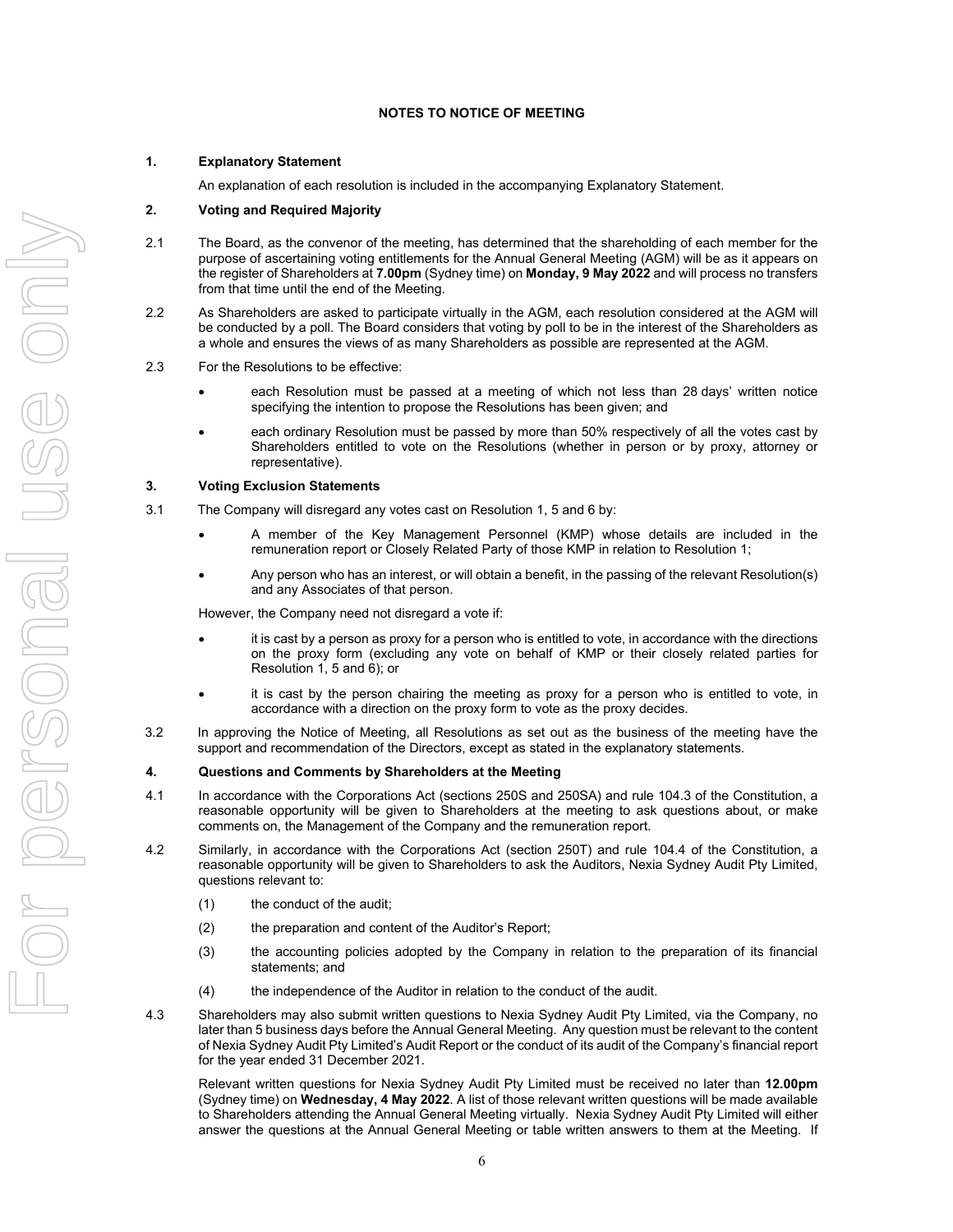written answers are tabled at the Meeting, they will be made available to Shareholders as soon as practicable after the Annual General Meeting.

#### **5. Proxies**

- 5.1 A Shareholder entitled to attend and vote at this Meeting is entitled to appoint not more than 2 proxies. If 2 proxies are appointed, each proxy must be appointed to represent a specific proportion or number of the Shareholder's voting rights. If the appointment does not specify the proportion or number of the Shareholder's votes each proxy may exercise, each proxy may exercise one half of the Shareholder's votes.
- 5.2 If Shareholders wish to appoint one proxy, please use the form provided. If you want to appoint 2 proxies, please contact the Company for an additional form, or copy that provided, and follow the instructions set out on the reverse side of the proxy form.
- 5.3 A Shareholder may appoint an individual or a body corporate as their proxy. A body corporate appointed as a proxy may then nominate an individual to exercise its powers at meetings. A proxy need not be a Shareholder of the Company.
- 5.4 To be effective, a proxy form and an original or certified copy of the authority (if any) under which it is signed (such as a power of attorney or, in the case of a body corporate Shareholder, a certificate of appointment of personal representative) must be delivered via:
	- **Online**: Lodge the Proxy Form online at https://investor.automic.com.au/#/loginsah by following the instructions: Login to the Automic website using the holding details as shown on the Proxy Form. Click on 'View Meetings' – 'Vote'. To use the online lodgement facility, Shareholders will need their holder number (Securityholder Reference Number (SRN) or Holder Identification Number (HIN)) as shown on the front of the Proxy Form; or
	- **Mail**: Automic, GPO Box 5193, Sydney NSW 2001; or
	- **In Person**: Automic, Level 5, 126 Phillip Street, Sydney NSW 2000; or
	- **Email**: meetings@automicgroup.com.au; or
	- **Facsimile**: +61 2 8583 3040.
	- Your completed proxy form (and any necessary supporting documentation) must be received by the Registry above, no later than 12.00pm (AEDT) Monday 9 May 2022 i.e. 48 hours before the meeting.
	- If a Shareholder is a body corporate, the proxy form may be signed by 2 directors; or
	- a director and either a company secretary or other authorised signatory; or
	- in the case of a proprietary company that has a sole director that is also the sole company secretary, by that director; or the body corporate's appointed attorney under power of attorney.
- 5.5 In the case of joint holdings, a proxy may be signed by any one of the joint holders. However, if the Company receives more than one appointment for the same Share:
	- an appointment signed by all joint holders will be accepted in preference to an appointment signed by the Shareholder whose name appears first in the register of Shareholders or by any other Shareholder holding the share jointly; and
	- subject to the preceding paragraph, an appointment signed by the Shareholder whose name appears first in the register of Shareholders will be accepted in preference to an appointment signed by any other Shareholder or Shareholders holding the share jointly.
- 5.6 Completion of a proxy form will not prevent individual Shareholders from attending the Meeting virtually if they wish.
- 5.7 If the proxy is the Chairman of the meeting, the Chairman must vote in the way they were directed to do so.
- 5.8 If the proxy is not the Chairman of the meeting, the proxy must vote as directed to do so.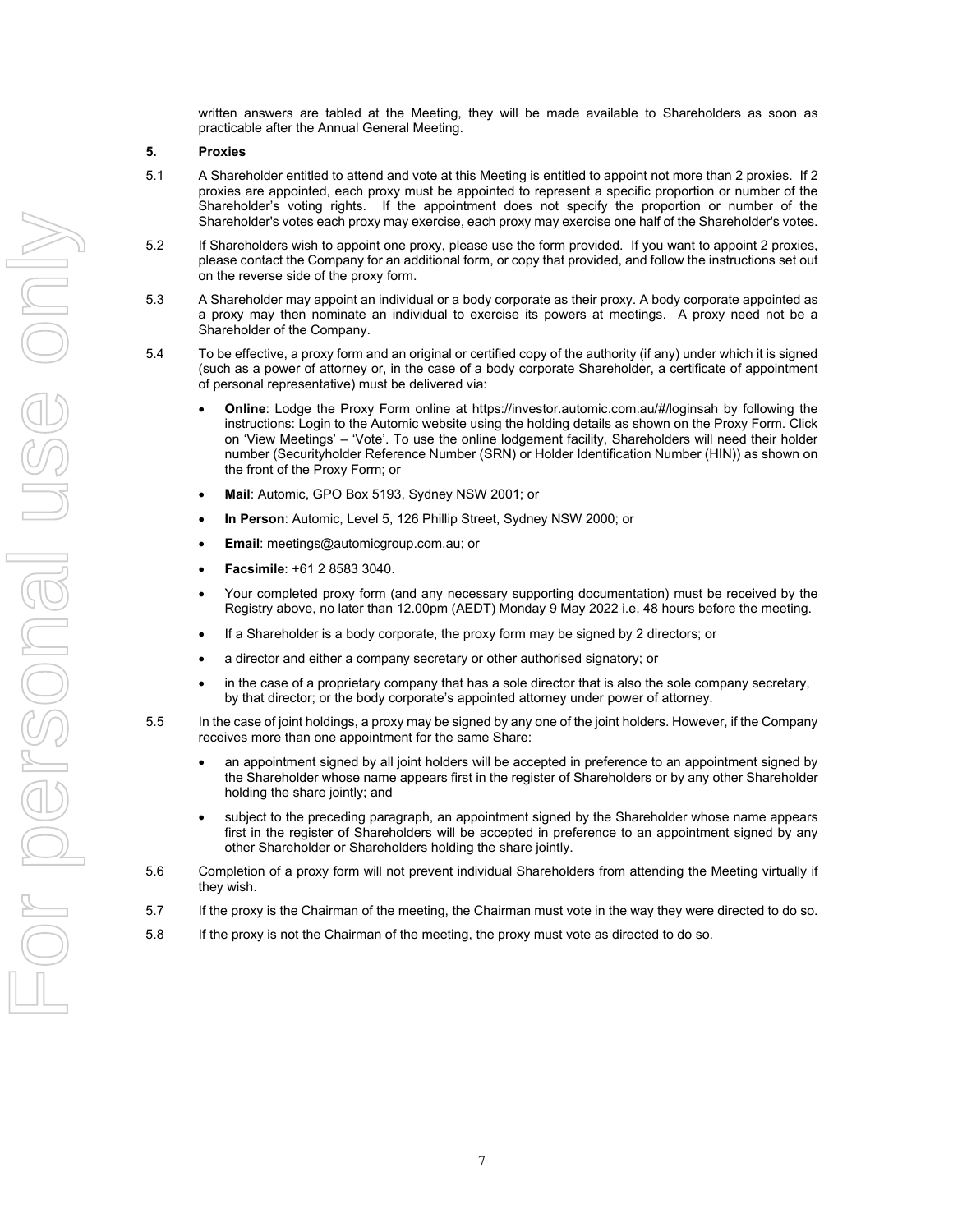- 5.9 A person appointed as a proxy may vote or abstain from voting as he/she thinks fit except in the following circumstances:
	- (i) The proxy holds a directed proxy form;
	- (ii) Where the proxy is voting in relation to Remuneration Resolution and the proxy is either a Key Management Personnel of the Company or a Closely Related Party of the Company and holds an Undirected Proxy Form; and
	- (iii) The proxy is required by law or the Company's Constitution to vote in a certain manner or abstain from voting.
- 5.10 Should you desire to direct your proxy how to vote, please insert 'X' in the box appropriate to each Resolution in the proxy form.
- 5.11 **Closely Related Party** means the closely related parties of the Key Management Personnel as defined in the Corporations Act, including certain members of the family, dependants and companies they control.

**Directed Proxy Form** means a proxy form which specifies how a proxy is to vote

**Key Management Personnel** of the Company are the Directors of the Company and those other persons having authority and responsibility of planning, directing and controlling activities of the Company, directly or indirectly. The Remuneration Report identifies the Company's Key Management Personnel.

**Remuneration Resolution** means the resolution connected directly or indirectly with the remuneration of a member of the Key Management Personnel.

**Undirected Proxy Form** means a proxy form which does not specify how the proxy is to vote.

**SHAREHOLDERS ARE URGED TO COMPLETE ANY ONE OF THE "FOR", "AGAINST" OR "ABSTAIN" BOXES ON THE PROXY FORM THEREBY GIVING A DIRECTED PROXY WHICH THEN CAN BE COUNTED IN ACCORDANCE WITH THEIR WISHES.**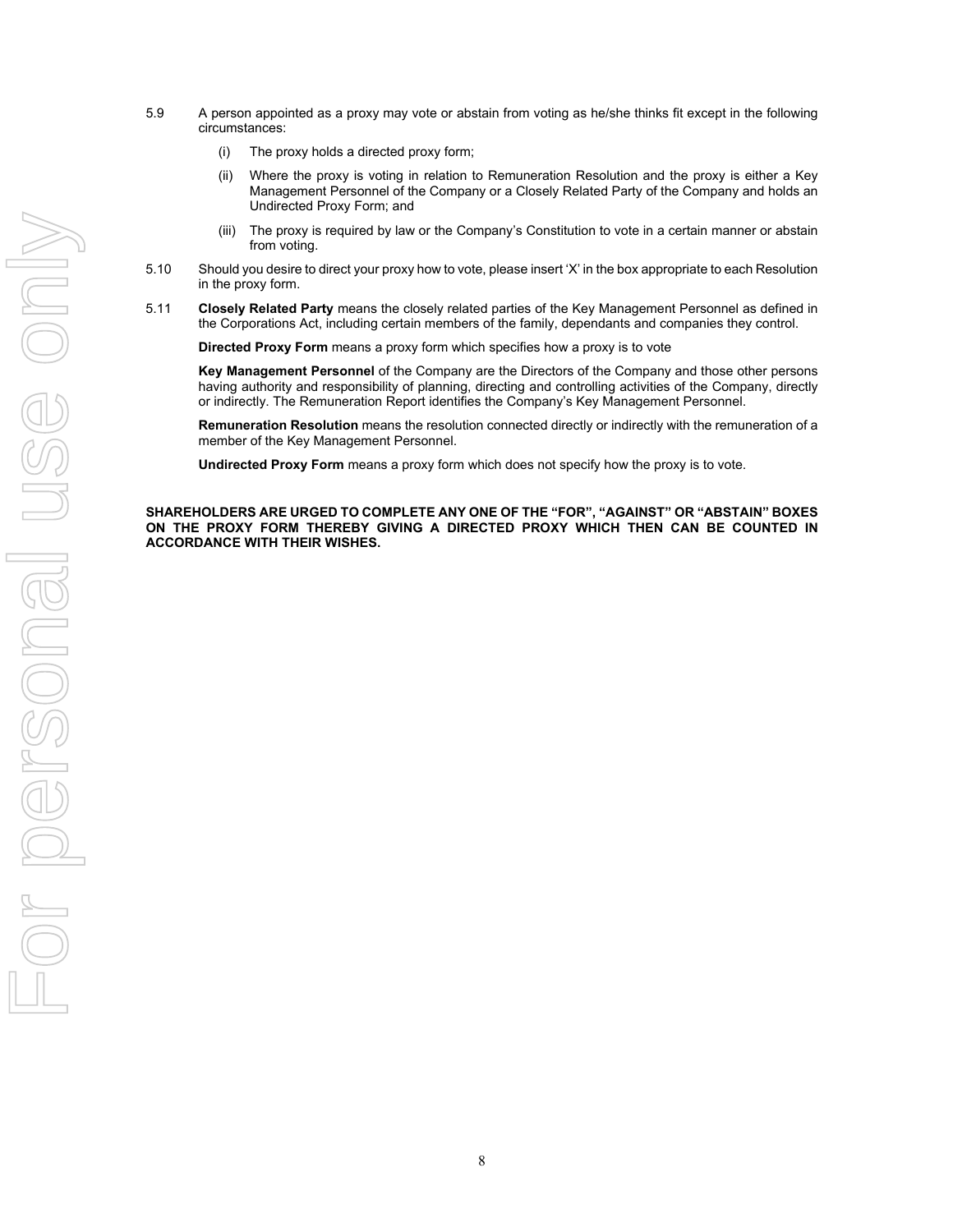#### **EXPLANATORY STATEMENT**

#### **1. IMPORTANT NOTICE**

- 1.1. This Explanatory Statement is given to Shareholders to explain the resolutions to be considered at the Annual General Meeting (**Resolutions**) and to allow Shareholders to determine how they wish to vote on the Resolutions. The Explanatory Statement should be read in conjunction with, and forms part of, the Notice of Annual General Meeting which this Explanatory Statement accompanies.
- 1.2. Capitalised words in this explanatory statement have a defined meaning which appears in it or in the Glossary.
- 1.3. This explanatory statement is dated 8 April 2022.

#### **2. REPORTS**

2.1 The Corporations Act requires the financial statements and reports of the Directors and Auditors to be laid before the Meeting. These are all incorporated into the 2021 Annual Report which is available on the Company's website at www.vitalifesciences.com.au. Neither the Act nor the Constitution requires Shareholders to vote on such statements and reports. However, Shareholders will be given ample opportunity to raise questions on the Annual Report and other matters at the Meeting. For further information as to these, see note 4 in the "Notes to the Notice of Meeting" section.

#### 2.2 **EXPLANATION OF RESOLUTION 1: REMUNERATION REPORT**

The Directors' Report - "Remuneration Report" (**Remuneration Report**) is contained in the Company's 2021 Annual Report.

The Corporations Act requires a resolution be put to the shareholders of a listed company to adopt the remuneration report as disclosed in the Directors' Report component of the 2021 Annual Report (see pages 13 to 19 inclusive). This Resolution is being put so as to give Shareholders a reasonable opportunity to ask questions or make comments concerning the Remuneration Report during the Meeting. The vote on this Resolution is advisory only and non-binding on the Board.

The Remuneration Report:

- (a) explains the Board's policies in relation to the nature and level of remuneration paid to Directors, secretaries and senior managers with the Company;
- (b) discusses the link between the Board's policies and the Company's performance;
- (c) provides a summary of performance conditions, explaining why they were chosen and how performance is measured against them;
- (d) sets out remuneration details for each Director and for each member of the Company's senior executive management team; and
- (e) makes clear that the basis for remunerating non-executive directors is distinct from the basis for remunerating executives, including executive directors.

A reasonable opportunity will be provided for discussion of the Remuneration Report at the Meeting.

Under Section 250BD of the Corporations Act, a person who is appointed as a proxy must not exercise any undirected proxies on a resolution connected with the remuneration of Key Management Personnel (KMP) if they themselves are, or are a closely related party of, a member of the KMP. As such, the Chairman will not exercise any undirected proxies with regard to resolution 1.

The *Corporations Amendment (Improving Accountability on Director and Executive Remuneration) Act 2011* became law on 27 June 2011. The Act amends the Corporations Act to include a "2 strikes" rule that if a company's remuneration report receives a "no" vote of at least 25% at two consecutive annual general meetings, a spill resolution must then be put to shareholders at the second annual general meeting to determine whether the entire Board must stand for re-election. If the spill resolution is passed (by a normal majority of 50%), the Board must vacate office and stand for re-election at another general meeting which must be convened within 90 days.

#### **2.3 Directors' Recommendation**

**The Board, each acknowledging their personal interest, unanimously recommends that Shareholders vote in favour of Resolution 1.**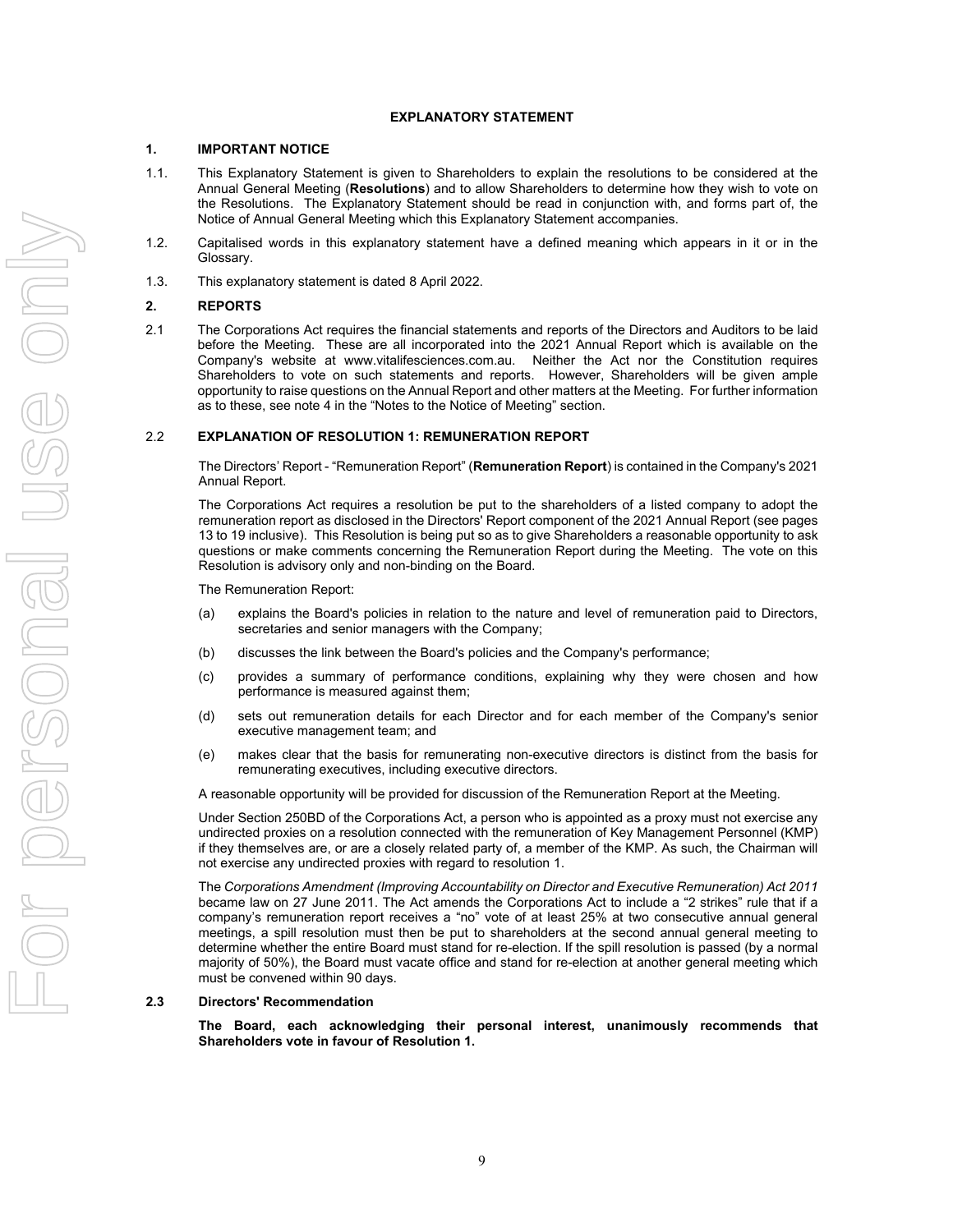- **3. EXPLANATION AND SUMMARY OF RESOLUTION 2: RE-ELECTION OF DIRECTOR- SHANE TEOH**
- 3.1 Shareholders will be asked to consider and, if thought fit, pass the following Resolution as an **ordinary resolution**:

*"That Shane Teoh, a director retiring in accordance with rule 5.1 of the Constitution, being eligible and having consented to act, be re-elected as a director of the Company."* 

Mr Teoh, being eligible, offers himself for re-election as a Director of the Company and his consent to act will be tabled at the Meeting prior to the resolution to re-appoint him being put to the Meeting.

- 3.2 The Constitution and the ASX Listing Rules require that, at each annual general meeting, one third of the Directors must retire from office. Furthermore, under rule 5.1 of the Constitution, no director may retain office for more than 3 years without submitting himself or herself for re-election. The Director retire and hence Mr Teoh is being put up for re-election.
- 3.3 The Nominations Committee of the Company has conducted an assessment of Mr Teoh, and has reviewed the skills, knowledge, experience and diversity represented on the Board. Having conducted those assessments and that review, the Board recommends to Shareholders the re-election of Mr Teoh.
- 3.4 The following is a profile of Mr Teoh:

| <b>Board position:</b> | Mr Teoh was appointed a Director of the Company in October 2016                                                            |  |
|------------------------|----------------------------------------------------------------------------------------------------------------------------|--|
| <b>Qualifications:</b> | Bachelor of Commerce, LLB                                                                                                  |  |
| <b>Experience:</b>     | Mr Teoh is also the managing director of Total Forms Pty Ltd, a developer of<br>accounting and taxation software business. |  |
| <b>Committees:</b>     | Member of the Audit and Risk Committee                                                                                     |  |
|                        | Member of the Board Nomination Committee                                                                                   |  |
|                        | Member of the Remuneration Committee                                                                                       |  |

The Chairman of the Meeting intends to vote any undirected proxies in favour of Resolution 2.

#### **3.5 Directors' Recommendation**

**The Board, other than Mr Teoh (who abstains), recommends that Shareholders vote in favour of Resolution 2.** 

#### **4. EXPLANATION AND SUMMARY OF RESOLUTION 3: RE-ELECTION OF DIRECTOR- HENRY TOWNSING**

4.1 Shareholders will be asked to consider and, if thought fit, pass the following Resolution as an **ordinary resolution**:

*"That Henry Townsing, a director retiring in accordance with rule 5.1 of the Constitution, being eligible and having consented to act, be re-elected as a director of the Company."* 

Mr Townsing, being eligible, offers himself for re-election as a Director of the Company and his consent to act will be tabled at the Meeting prior to the resolution to re-appoint him being put to the Meeting.

- 4.2 The Constitution and the ASX Listing Rules require that, at each annual general meeting, one third of the Directors must retire from office. Furthermore, under rule 5.1 of the Constitution, no director may retain office for more than 3 years without submitting himself or herself for re-election. The Director retire and hence Mr Townsing is being put up for re-election.
- 4.3 The Nominations Committee of the Company has conducted an assessment of Mr Townsing, and has reviewed the skills, knowledge, experience and diversity represented on the Board. Having conducted those assessments and that review, the Board recommends to Shareholders the re-election of Mr Townsing.
- 4.4 The following is a profile of Mr Townsing:

| <b>Board position:</b> | Mr Townsing was a Director of the Company from 1985 to 1992, 2004 to 2009 and<br>was reappointed a Director on 22 December 2011.   |
|------------------------|------------------------------------------------------------------------------------------------------------------------------------|
|                        | Mr Townsing was appointed as Chairman of the Company on 28 May 2021 (was<br>Acting Chairman of the Company since 13 October 2016). |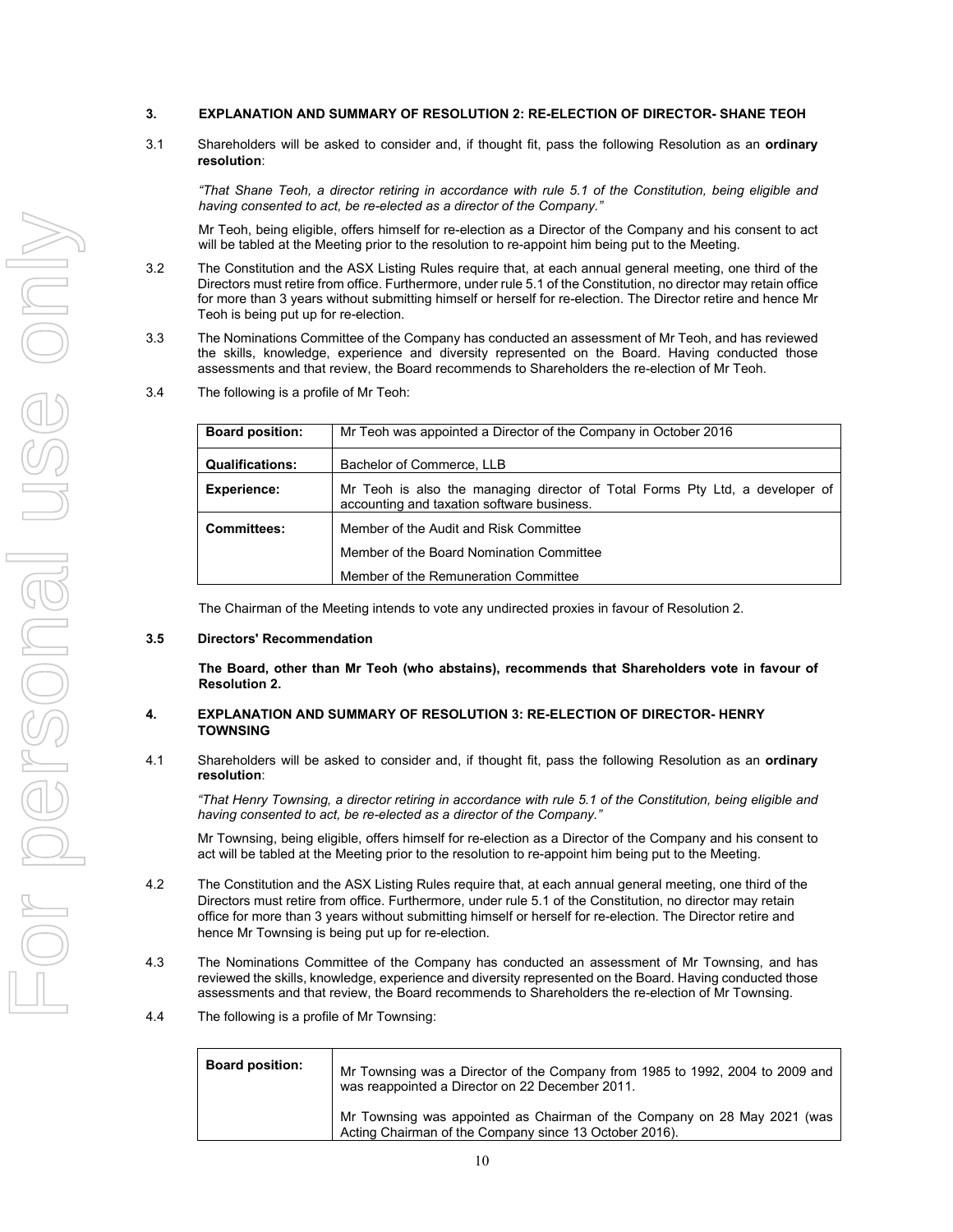| <b>Qualifications:</b> | Dip. Val.                                                                             |
|------------------------|---------------------------------------------------------------------------------------|
| <b>Experience:</b>     | Mr Townsing brings over 30 years' experience in corporate finance and private equity. |
| <b>Committees:</b>     | Member of the Board Nomination Committee                                              |
|                        | Member of the Remuneration Committee                                                  |

4.5 The Chairman of the Meeting intends to vote any undirected proxies in favour of Resolution 3.

#### 4.6 **Directors' Recommendation**

**The Board, other than Mr Townsing (who abstains), recommends that Shareholders vote in favour of Resolution 3.** 

#### **5 EXPLANATION AND SUMMARY OF RESOLUTION 4: SHARE BUY-BACK**:

5.1 Shareholders will be asked to consider and, if thought fit, pass the following resolution as an **ordinary resolution***"That pursuant to and in accordance with section 257C of the Corporations Act 2001 (C'lth), as amended, Rules 7.29 and 7.33 of the Listing Rules of ASX Limited, and for all other purposes, the shareholders approve, with effect from when the Directors make the relevant announcement to the ASX, the on-market buy-back of up to 15% of the fully paid ordinary shares in the Company expiring on whichever is the earlier of the anniversary of the passage of this resolution or the 2022 Annual General Meeting and otherwise on the terms and conditions set out in the Explanatory Statement accompanying the 2021 Annual General Notice of Meeting at which this resolution is to be put."* 

#### 5.2 **Background**

The Company intends to continue its previous on-market buy-back scheme, as authorised by shareholders. The Company believes that this scheme is in the best interests of the shareholders as it provides a flexible mechanism to adjust its capital structure and provides liquidity to those shareholders who may wish to reduce their holding in what can be a thinly traded stock.

The Corporations Act authorises a listed company to buy-back its own shares on market if the buy-back does not materially prejudice its ability to pay its creditors and it follows the procedures set out in the Corporations Act. Shareholder approval is required if all of the shares bought back in the last 12 months are more than 10% of the minimum number of shares on issue at any time during the last 12 months. This limit after which a company requires shareholder approval for an on-market buy-back is called the "10/12 limit".

Authority is sought to affect an on-market buy-back of Shares subject to conditions, such as the purchase of up to a maximum of 15% of the issued capital by the Company. Such an on-market buy-back would exceed the 10/12 limit.

The Company believes it is prudent for shareholders to authorise this extension to the 10/12 limit at the AGM in order to provide flexibility. Should circumstances arise in which it is beneficial to the Company to exceed the proposed 15% share buyback limit, further shareholder approval will be sought.

Resolution 4 authorises an on-market buy-back for the current financial period expiring on whichever is the earlier of:

- the anniversary of the passage of this resolution; or
- the 2023 Annual General Meeting.
- 5.3 The price that the Company will pay under the on-market buy-back offer is the current market price as outlined below. For there to be a "current market price":
	- share trades must have been recorded on the ASX on at least 5 trading days in the 3 months preceding the buy-back (ASX Listing Rule 7.29);
	- the Company must have made an announcement to the ASX that it complies with that Listing Rule and intends to proceed with an on-market buy-back; and
	- there must be a moving cap calculated at 5% above the average of the market price of the Shares calculated over the last 5 days in which trading in the Shares was recorded, with the buy-back to occur on the next trading day (ASX Listing Rule 7.33).
- 5.4 As required by section 257C(1) of the Corporations Act, the implementation of the buy-back is conditional on the approval by a resolution passed at a general meeting of the Company. This resolution is an ordinary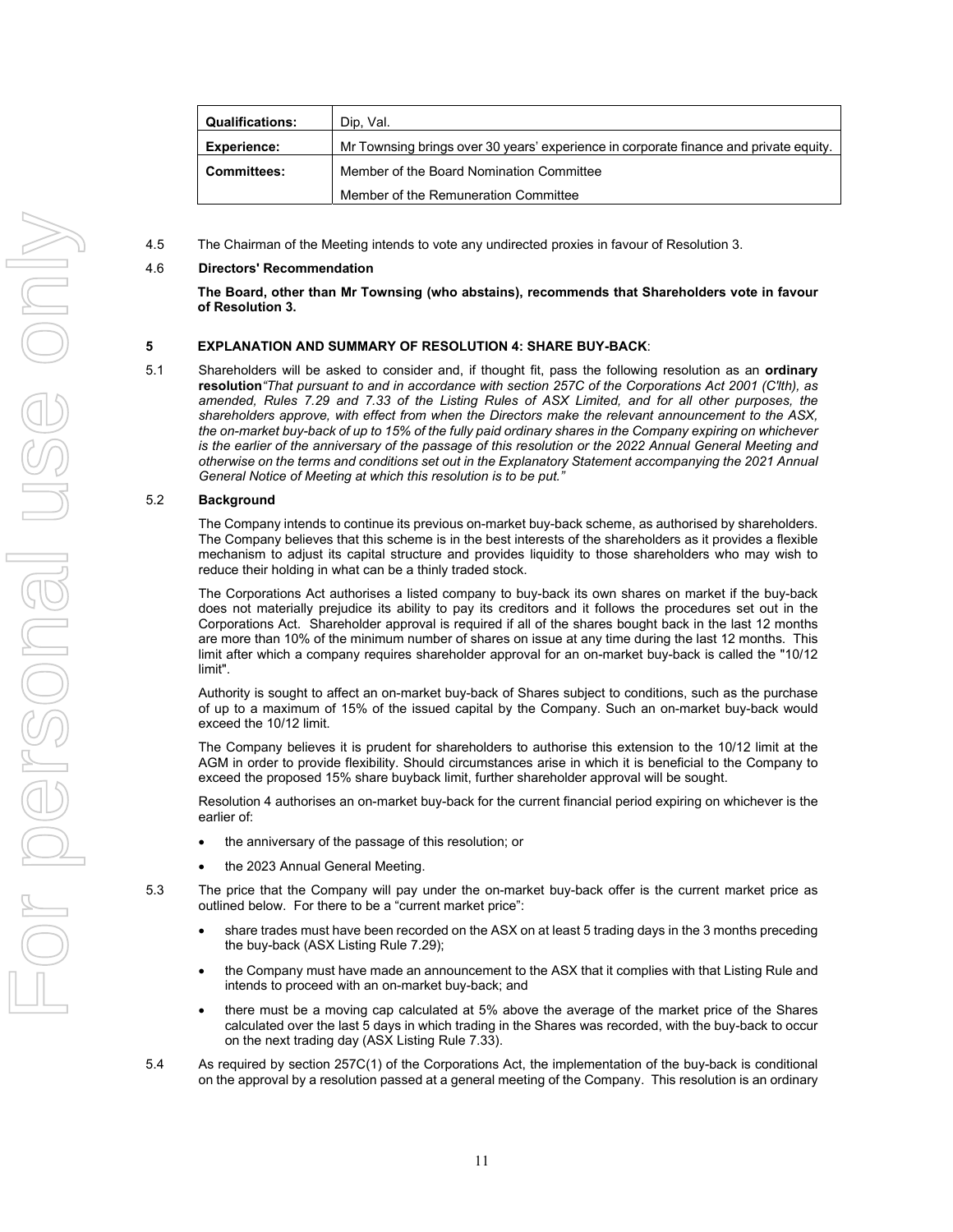resolution and will be passed if a majority of votes cast, in person or by proxy, attorney or representative, by Shareholders at the meeting is cast in favour of the resolution.

- 5.5 If this resolution is passed, the buy-back may be implemented by the Board at any time by making the announcement to the ASX required by the ASX Listing Rules. Nevertheless, the Board may choose not to proceed, or to proceed at a later date (see item 5.6 (c)).
- 5.6 If the Board makes the relevant announcement the on-market buy-back will be effected on the following terms:
	- (a) The maximum percentage of Shares to be bought back is 15%. Based on the number of ordinary shares on issue as at the date of this notice being 55,912,612shares, the maximum number of Shares to be bought back would be8,386,892.
	- (b) The Constitution does not, at the relevant time, preclude the buy-back of Shares or restrict the Company's power to do so. The Company will stand in the market to buy-back not more than 15% of its ordinary share capital and this can be done on a continuous basis.
	- (c) The Company intends that no offer will be made earlier than 28 May 2021 and the relevant Shares will all have been bought back before the close of business on 27 May 2022, however, the resolution can operate for as long as 12 months or until the next AGM, whichever occurs first.
	- (d) In the event that the ASX Listing Rules are inconsistent with any term of the on-market buy-back set out in this explanatory statement, the Company intends that such Listing Rule(s) override that term to the extent of that inconsistency.
	- (e) Acceptances, once given, are irrevocable.
	- (f) At the date of this explanatory statement, no Director had determined whether he will accept a buyback offer in respect of shares in which he has an interest. The following table indicates Director's interest in the Company as at the date of this explanatory statement:

| <b>Directors</b>  | <b>Beneficial</b><br><b>Interest</b> | <b>Non-Beneficial</b><br><b>Interest</b> | <b>Total Interest</b> |
|-------------------|--------------------------------------|------------------------------------------|-----------------------|
| Mr Andrew O'Keefe | 1,010,000(1)                         | -                                        | 1,010,000             |
| Mr Shane Teoh     | -                                    | 8,435,693                                | 8,435,693             |
| Mr Henry Townsing | 265,270 (2)                          | 438,338                                  | 703,608               |
| Mr Gregory Ralph  | -                                    | 47,596                                   | 47,596                |

*(1) includes 1,000,000 Long Term Incentive Plan Shares (unquoted)* 

 *(2) includes 250,000 Long Term Incentive Plan shares (unquoted)* 

#### 5.7 **Advantages of Introducing a Share Buy-back**

The key advantages of the on-market buy-back being allowed to proceed are as follows:

- (a) increase the liquidity of the Shares;
- (b) an efficient use of any surplus capital that becomes available to the Company in a market where finding suitable investments proves difficult;
- (c) increasing price competition for the Shares; and
- (d) the promotion of a more efficient capital structure.

#### 5.8 **Disadvantages of Introducing a Share Buy-Back**

The key disadvantages of the on-market buy-back being allowed to proceed are as follows:

- (a) it reduces the cash balances of the Company; and/or
- (b) it may increase the debt balance of the Company.
- 5.9 The financial effect of the proposed buy-back will be to deplete the Company's cash reserves and/or to increase its borrowings depending upon the appropriate funding mix utilised by the Directors at the time the offer proceeds. Against this, the share capital of the Company will be reduced with a likely beneficial increase of net tangible asset backing per share. The offer will not proceed if the buy-back would materially prejudice the Company's ability to pay its creditors.

By way of example, an on-market buyback offer at \$2.35 per Share (the closing price of the Company's ordinary shares on Thursday 24 March 2022 as traded on the ASX) would require maximum funding of approximately \$ 19,709,000(assuming full take-up of the proposed 15%).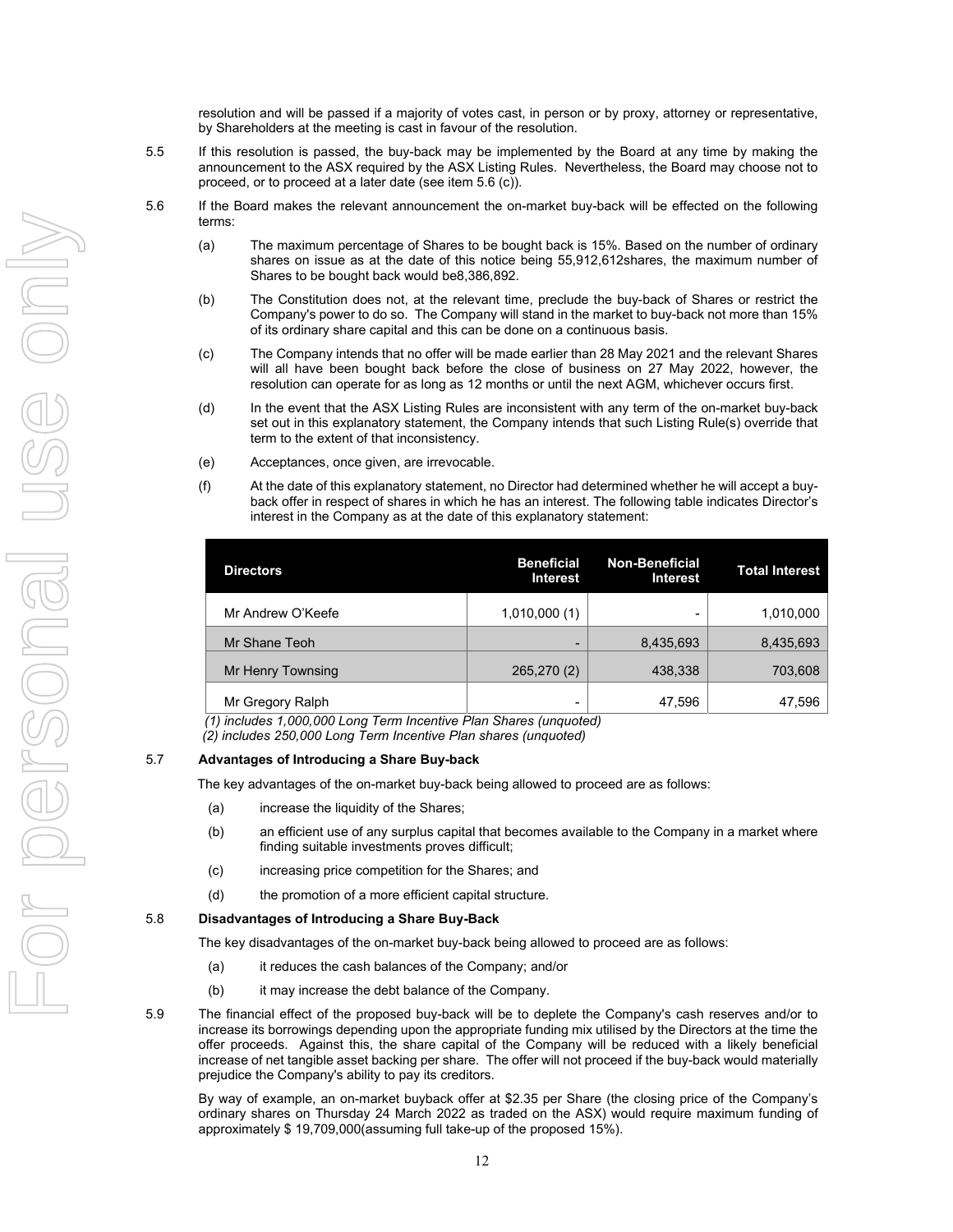Should the Company undertake the proposed 15% buy-back, funding may be sourced from:

- (a) a combination of existing cash and future borrowings;
- (b) or a combination of existing cash, cash generated over the 12-month buy-back period and future borrowings; or
- (c) solely through borrowings;
- as illustrated below:

| <b>SOURCE OF FUNDS</b>                          | <b>OPTION (A)</b> | <b>OPTION (B)</b> | <b>OPTION (C)</b> |
|-------------------------------------------------|-------------------|-------------------|-------------------|
|                                                 | \$'000            | \$'000            | \$.000            |
| CASH BALANCE (1)                                | 11,709            | 9.709             | -                 |
| <b>CASH GENERATED FROM</b><br><b>OPERATIONS</b> |                   | 2,000             | -                 |
| <b>BORROWINGS</b>                               | 8,000             | 8,000             | 19,709            |
|                                                 | 19,709            | 19,709            | 19,709            |

(1) Available cash balances disclosed in the FY December 2021 Annual Report was \$15,893,000

The above table is for example only. The actual mix of funding sources will vary depending on circumstances which may vary over the course of the buy-back period. The Company notes it has not assumed any borrowings in order to undertake the share buyback from the date first authorised at the 2008 AGM.

The Company further advises:

- (a) Accepting the on-market Share buy-back may have financial, taxation, or other ramifications for Shareholders depending upon each such Shareholders' personal circumstances and the Board recommends that before accepting any on-market offer, Shareholders should obtain their own professional advice.
- (b) The financial statements of the Company are available on the Company's website at www.vitalifesciences.com.au.
- (c) The Company is satisfied that this notice of meeting and explanatory statement set out all the information known to the Company that is material to the decision how to vote on the resolution.

If approval of Resolution 4 is not given, the Company is still able to buy-back on market the maximum number of Shares permitted under the 10/12 limit without Shareholder approval.

The Chairman of the Meeting intends to vote any undirected proxies in favour of Resolution 4.

#### 5.10 **Directors' Recommendation**

**The Board unanimously recommends that Shareholders vote in favour of Resolution 4.** 

#### **6 EXPLANATION AND SUMMARY OF RESOLUTION 5: LONG TERM INCENTIVE PLAN: GRANT OF A LIMITED RECOURSE LOAN TO A DIRECTOR TO PURCHASE ORDINARY SHARES**

6.1 Shareholders will be asked to consider and, if thought fit, pass the following resolution as an **ordinary resolution**:

*"That pursuant to ASX Listing Rules 10.14 and in accordance with Vita Life Sciences Limited's "Long Term Incentive Plan" (Plan), tabled by the Chairman and initialled by him for purposes of identification, approval is given for the Directors to issue 500,000 new ordinary, fully paid shares in the Company and make a limited recourse loan to Mr Andrew O'Keefe, acting in his capacity as the Managing Director of the Company, for a sum of \$945,000 (Loan), which will be used to fund the purchase of shares, on the terms summarised in the Explanatory Statement accompanying the Notice of 2022 Annual General Meeting."* 

6.2 Shareholder approval was previously sought and obtained at the meeting held on 31 May 2004 for the Company to adopt a Long Term Incentive Plan (Plan) with the purpose of encouraging Directors, officers and employees to share in the ownership of the Company and therefore to retain and motivate those benefiting to drive performance at both the individual and corporate levels. The Plan was subsequently amended and approved by shareholders at the Annual General Meeting held on 20 May 2010 and 22 May 2014. The necessary resolution thus having been passed, the Corporations Act now permits financial assistance to be given to Mr O'Keefe, the Managing Director of the Company, to acquire Shares under the Plan. Under Listing Rule 10.14, the Company must not issue securities to a Director under this Plan unless it obtains the approval of the shareholders.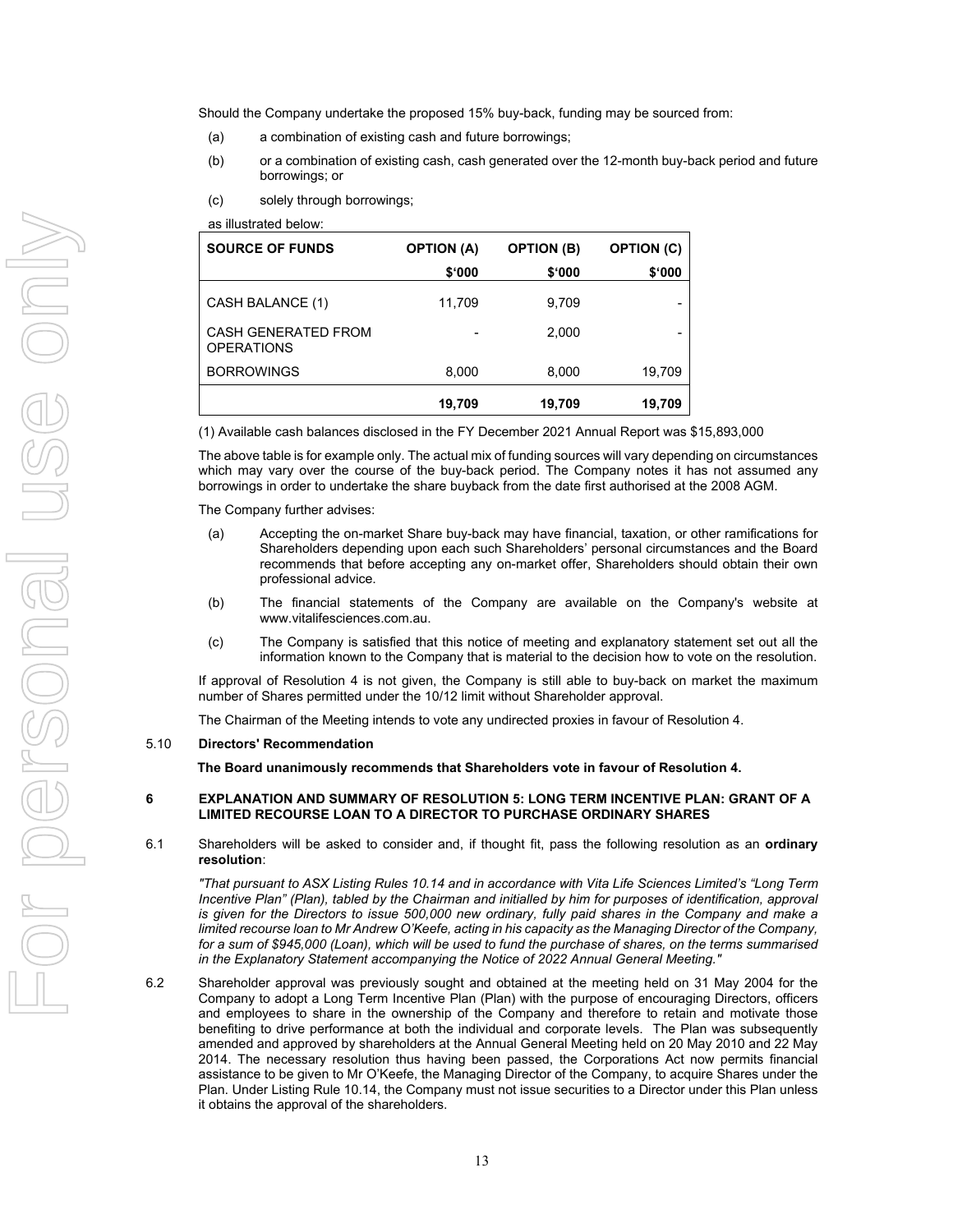6.3 In the past three years, the following shares had been issued to the Directors of the Company with the approval of the shareholders:

|               | <b>Directors</b>  | Date of Issue | <b>Number of Shares</b> | <b>Exercise Price/ share</b> |
|---------------|-------------------|---------------|-------------------------|------------------------------|
|               | Mr Henry Townsing | 4 June 2019   | 250,000(a)              | \$1.00                       |
| $\mathcal{P}$ | Mr Henry Townsing | 4 June 2019   | 250,000                 | \$1.20                       |
| 3             | Mr Andrew O'Keefe | 1 June 2021   | 500,000                 | \$0.85                       |
| 4             | Mr Andrew O'Keefe | 1 June 2021   | 500,000                 | \$0.95                       |

(a) *As of the date of this Notice of Meeting, the shares issued under the Plan to Mr Townsing have been cancelled in 2021 under the terms of the Plan.* 

6.4 The Corporations Act also regulates in Chapter 2E the giving of a financial benefit to a related party of a public company. Vita Life Sciences is such a company and, as a director, Mr O'Keefe is regarded as a related party. However, there is an exemption from the operation of Chapter 2E where the financial benefit is "remuneration" paid to a director as an officer or employee of the company. Here, Mr O'Keefe will receive remuneration in his capacity as an officer, namely, as a Director of the Company. The only type of benefit that satisfies the term "remuneration" is defined in the Corporations Act narrowly to be one that if it were received by a director would be remuneration under the accounting standard AASB 124 *Related Party Disclosures* dealing with disclosure of directors' remuneration in financial reports (like the Annual Report).

6.5 Mr O'Keefe joined the Group as Chief Executive Officer of Herbs of Gold Pty Ltd on October 2014 and was appointed as Acting Managing Director on 24 October 2016. Mr O'Keefe was then appointed Managing Director of the Company on 1 January 2017.

The Board, other than Mr O'Keefe, has decided that his interests should more closely align with those of the Company and, for that reason, has agreed with Mr O'Keefe that, subject to the appropriate resolution of Shareholders being passed at a Shareholders' meeting, Mr O'Keefe will be issued new Plan Shares as described below.

The provision of the limited recourse loan to Mr O'Keefe is proposed to serve as a long term incentive for his continued involvement and support of the business.

- 6.6 The new Plan Shares to Mr O'Keefe, will be issued in a single tranche on the following terms:
	- **Number:** The total number of Plan Shares applied for is 500,000.
	- **Price:** The subscription price is \$1.89 per Share.
	- **Security:** Limited to the Plan Shares taken up by Mr O'Keefe, the Company will have no other recourse to Mr O'Keefe for repayment of the Loan other than the security provided by the Plan Shares themselves.
	- **Interest:** Limited to dividends on the Plan Shares.
	- **Hurdle:** Exercisable upon meeting the cumulative EBIT of the Group for the two (2) financial years ending 31 December 2022 and 31 December 2023 of no less than \$22.0m
	- **Term:** From the date of Shareholders' approval until 30 June 2024

Application to list the shares will be made after allotment but the shares will be held under a standard arrangement in accordance with the Plan, pending satisfaction of the hurdle set out above.

Shareholders should be aware that Mr O'Keefe should only benefit from this Loan in the event that the sale price of the Shares is in excess of \$1.89 per Share. This is because when he sells the Shares, the proceeds are directed first to retire the Loan principal and he then only gets to keep any excess over \$1.89 per Share.

6.7 The Board of Directors have valued the shares at \$0.3089 per share respectively using the Black & Scholes Model. The following assumptions were used in providing this valuation:

|                | <b>Note</b> |              |
|----------------|-------------|--------------|
| Start Date     | 1.          | 1 March 2022 |
| End Date       |             | 30 June 2024 |
| Number of days |             | 839          |
| Exercise price |             | \$1.89       |
|                |             |              |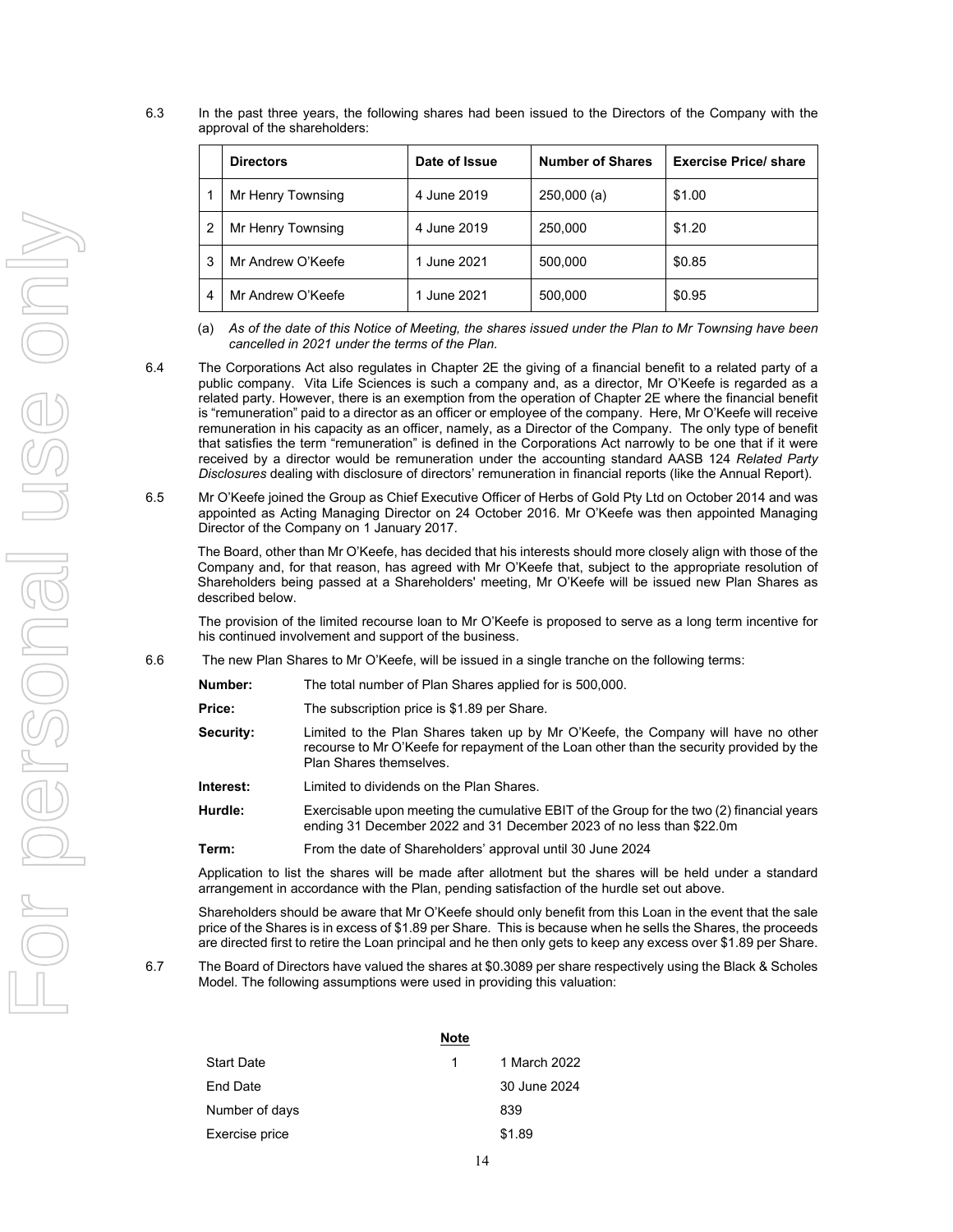| Share price           |   | \$2.15   |
|-----------------------|---|----------|
| Volatility            | з | $3.22\%$ |
| <b>Risk Free Rate</b> |   | 1.14%    |

#### **Note**

1 – Start Date assumes Plan Shares issued at the date stated above

2 – Share price based on closing share price of the Company on 23 February 2022

3 – Based on the closing daily share price of the Company, one year from 24 February 2021 to 23 February 2022

4 – Based on Reserve Bank of Australia 2 year note yield on 24 February 2022

6.8 Mr O'Keefe's remuneration package for 2021 consists of salary and superannuation of \$652,631.

At a valuation of \$0.3089 per share, the LTIP would theoretically provide additional remuneration of \$154,450 over the start date period to 30 June 2024 (or approximately \$66,200 per annum).

Assuming the per annum expenditure for these LTIP share of \$66,200 per annum was applied to Mr O'Keefe for the full 2021 financial year, Mr O'Keefe's remuneration (including the implied value of the Plan Shares) totals \$718,831, of which around 9% relates to these new Plan Shares.

- 6.9 Should the LTIP shares be approved for issue, vest and are exercised by Mr O'Keefe, the increase in ordinary shares on issue as at the date of this Notice of Meeting would dilute current shareholders holding by 0.9%.
- 6.10 The Board, other than Mr O'Keefe who absented himself during the deliberations and from voting at the relevant meeting on this matter, considers that to give the remuneration outlined above, in the form proposed, would be reasonable given the Company's current circumstances and those of Mr O'Keefe, vis-à-vis the Company, including the responsibilities involved in, and obligations required as a result of, his office. There are no obvious disadvantages to the Company of Resolution 5 being passed.
- 6.11 No Directors (including Mr O'Keefe), nor their Associates, the Company's Key Management Personnel and anyone who is eligible to participate in the Plan may vote on the Resolution. However, the Company need not disregard a vote if cast by a person as proxy for a person who is entitled to vote, in accordance with the directions of the proxy form or if it is cast by the person chairing the meeting as proxy for a person who is entitled to vote, in accordance with a direction on the proxy form to vote as the proxy decides.
- 6.12 An ordinary resolution is required for Resolution 5 which means at least 14 days' notice of this Meeting was required and, to be passed, the Resolution requires an affirming vote by 50% of those present at the Meeting in person, by proxy, attorney or representative and entitled to vote. Upon passing of this Resolution, Mr O'Keefe will be issued 500,000 new shares with a loan totalling \$945,000 to purchase these new shares. If shareholders approval is not obtained, the Board may consider alternative arrangements to appropriately incentivise Mr O'Keefe.
- 6.13 Pursuant to ASX Listing Rule 10.15, this notice includes the following details:
	- (a) Mr Andrew O'Keefe is a director of the Company as defined under Listing Rule 10.14.1;
	- (b) The maximum Plan Shares to be purchased pursuant to this Plan under this Resolution by Mr O'Keefe are 500,000 new shares;
	- (c) The price of each share acquired under the Plan proposed in this Notice of Annual General Meeting are \$1.89 per Share, as set out in Explanatory Statement paragraph 6.6 (Resolution 5);
	- (d) The director entitled to participate in the Plan is Mr O'Keefe.
	- (e) No Directors (including Mr O'Keefe) nor their Associates may vote on the Resolution;
	- (f) The terms of the loans are set out in Explanatory Statement paragraph 6.6 (Resolution 5);
	- (g) Details of any securities issued under the Plan will be published in each annual report relating to a period in which securities have been issued and that approval for the issue of securities is obtained under ASX Listing Rule 10.14;
	- (h) Any additional persons who became entitled to participate in the Plan after the resolution was approved and who were not named in the Notice of Annual General Meeting will not participate until approval is obtained under ASX Listing Rule 10.14; and
	- (i) The Company will not issue the securities later than 12 months after the Annual General Meeting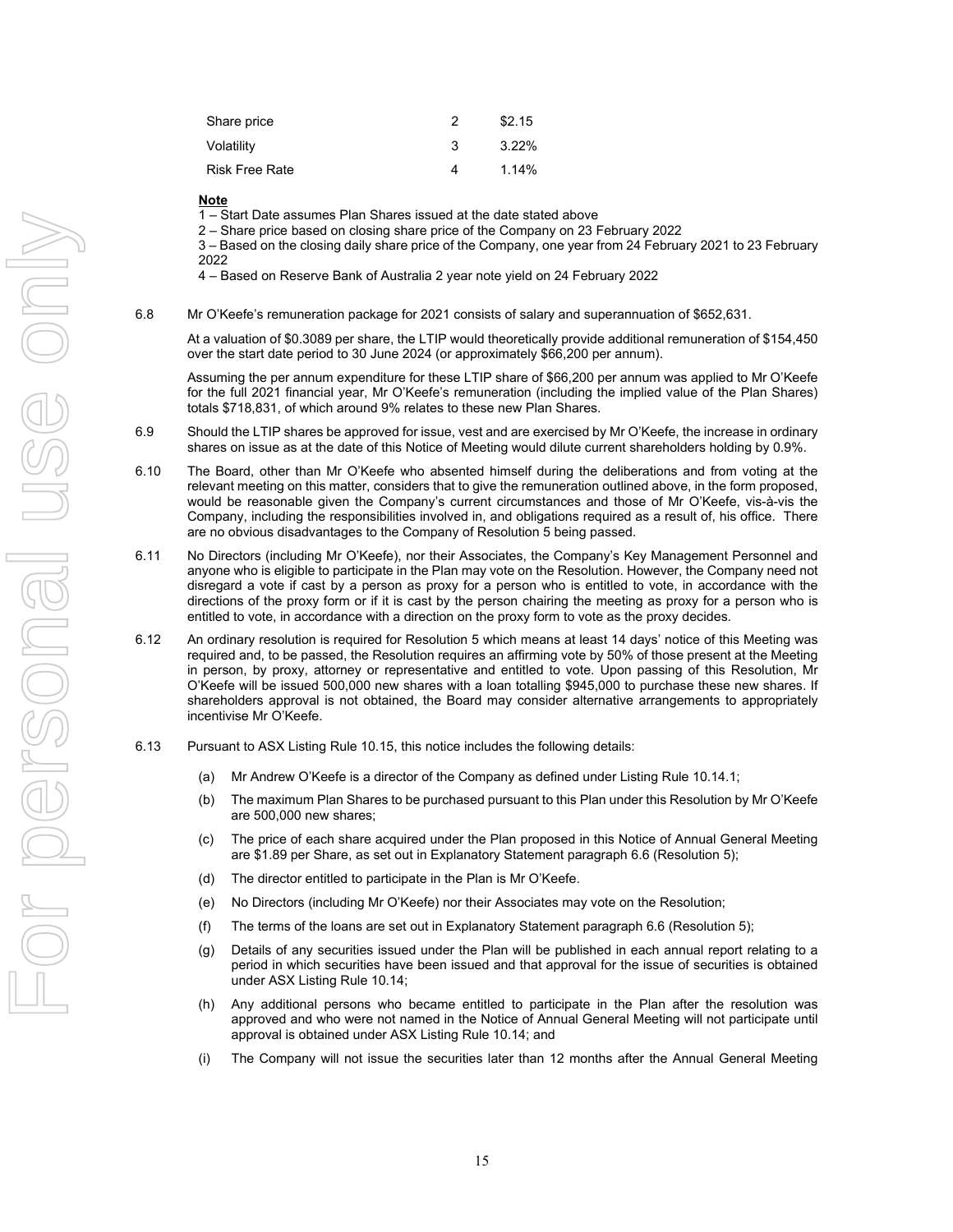under ASX Listing Rule 10.15.7.

The Chairman of the Meeting intends to vote any undirected proxies in favour of Resolution 5.

#### 6.14 **Directors' Recommendation**

**The Board, other than Mr O'Keefe (who abstains), recommends that Shareholders vote in favour of Resolution 5.** 

#### **7 EXPLANATION AND SUMMARY OF RESOLUTION 6: LONG TERM INCENTIVE PLAN: GRANT OF A LIMITED RECOURSE LOAN TO A DIRECTOR TO PURCHASE ORDINARY SHARES**

7.1 Shareholders will be asked to consider and, if thought fit, pass the following resolution as an **ordinary resolution**:

*"That pursuant to ASX Listing Rules 10.14 and in accordance with Vita Life Sciences Limited's "Long Term Incentive Plan" (Plan), tabled by the Chairman and initialed by him for purposes of identification, approval is given for the Directors to issue 300,000 new ordinary, fully paid shares in the Company and make a limited recourse loan to Mr Henry Townsing, acting in his capacity as the Director of the Company, for a sum of \$567,000 (Loan), which will be used to fund the purchase of shares, on the terms summarised in the Explanatory Statement accompanying the Notice of 2022 Annual General Meeting."* 

- 7.2 Shareholder approval was previously sought and obtained at the meeting held on 31 May 2004 for the Company to adopt a Long Term Incentive Plan (Plan) with the purpose of encouraging Directors, officers and employees to share in the ownership of the Company and therefore to retain and motivate those benefiting to drive performance at both the individual and corporate levels. The Plan was subsequently amended and approved by shareholders at the Annual General Meeting held on 20 May 2010 and 22 May 2014. The necessary resolution thus having been passed, the Corporations Act now permits financial assistance to be given to Mr Townsing, the Director of the Company, to acquire Shares under the Plan. Under Listing Rule 10.14, the Company must not issue securities to a Director under this Plan unless it obtains the approval of the shareholders.
- 7.3 In the past three years, the following shares had been issued to the Directors of the Company with the approval of the shareholders:

|                | <b>Directors</b>  | Date of Issue | <b>Number of Shares</b> | <b>Exercise Price/ share</b> |
|----------------|-------------------|---------------|-------------------------|------------------------------|
|                | Mr Henry Townsing | 4 June 2019   | 250,000(a)              | \$1.00                       |
| $\overline{2}$ | Mr Henry Townsing | 4 June 2019   | 250,000                 | \$1.20                       |
| 3              | Mr Andrew O'Keefe | 1 June 2021   | 500,000                 | \$0.85                       |
| 4              | Mr Andrew O'Keefe | 1 June 2021   | 500,000                 | \$0.95                       |

*(a) As of the date of this Notice of Meeting, the shares issued under the Plan to Mr Townsing have been cancelled under the terms of the Plan.* 

- 7.4 The Corporations Act also regulates in Chapter 2E the giving of a financial benefit to a related party of a public company. Vita Life Sciences is such a company and, as a director, Mr Townsing is regarded as a related party. However, there is an exemption from the operation of Chapter 2E where the financial benefit is "remuneration" paid to a director as an officer or employee of the company. Here, Mr Townsing will receive remuneration in his capacity as an officer, namely, as a Director of the Company. The only type of benefit that satisfies the term "remuneration" is defined in the Corporations Act narrowly to be one that if it were received by a director would be remuneration under the accounting standard AASB 124 *Related Party Disclosures* dealing with disclosure of directors' remuneration in financial reports (like the Annual Report).
- 7.5 Mr Townsing was appointed as Chairman on 28 May 2021 (was Acting Chairman since 13 October 2016). The Board, other than Mr Townsing, has decided that his interests should more closely align with those of the Company and, for that reason, has agreed with Mr Townsing that, subject to the appropriate resolution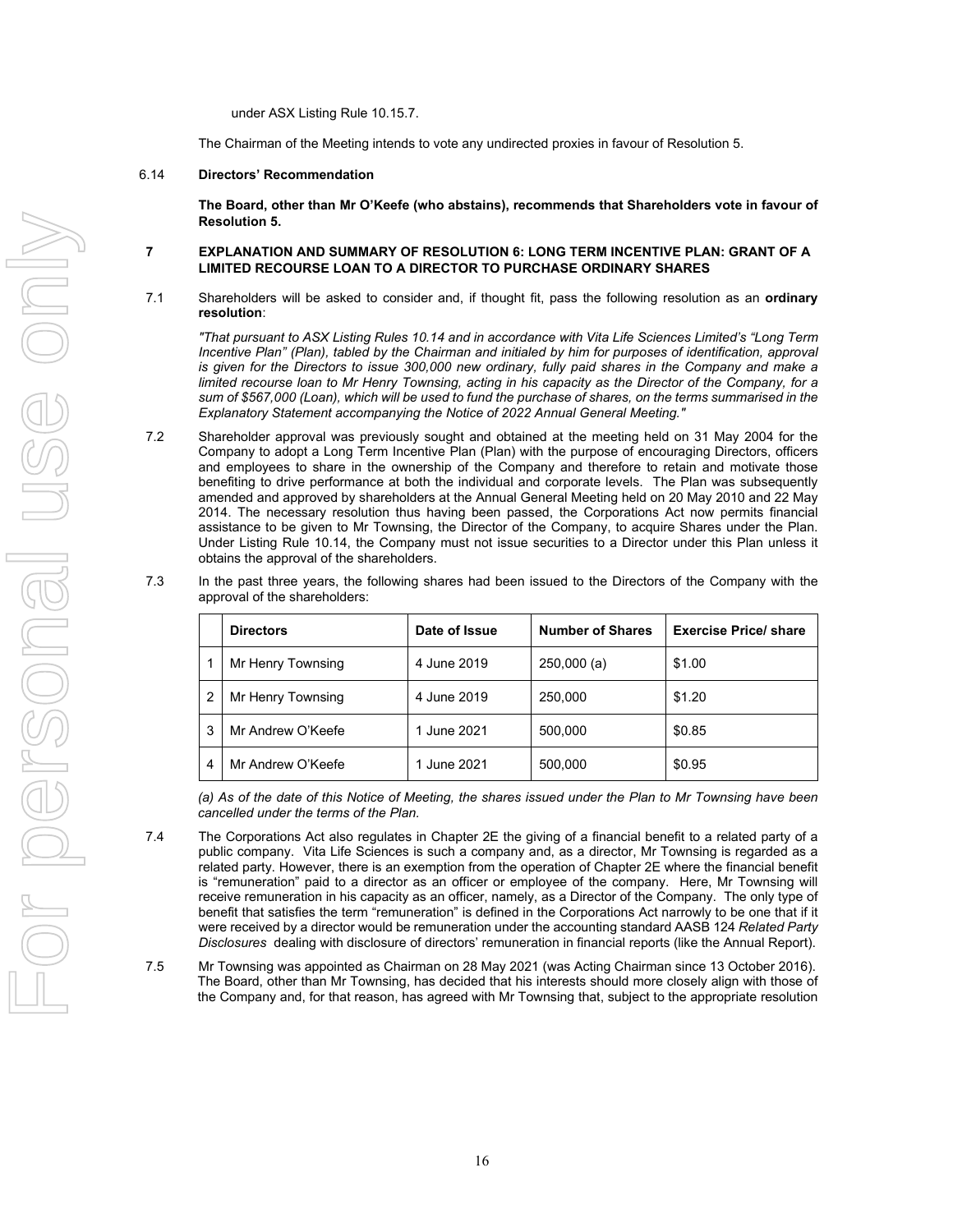of Shareholders being passed at a Shareholders' meeting, Mr Townsing will be issued new Plan Shares as described below.

The provision of the limited recourse loan to Mr Townsing is proposed to serve as a long term incentive for his continued involvement and support of the business.

7.6 The new Plan Shares to Mr Townsing, will be issued on the following terms:

| Number:   | The total number of Plan Shares applied for is 300,000.                                                                                                                                                    |
|-----------|------------------------------------------------------------------------------------------------------------------------------------------------------------------------------------------------------------|
| Price:    | The subscription price is \$1.89 per Share.                                                                                                                                                                |
| Security: | Limited to the Plan Shares taken up by Mr Townsing, the Company will have no other<br>recourse to Mr Townsing for repayment of the Loan other than the security provided by<br>the Plan Shares themselves. |
| Interest: | Limited to dividends on the Plan Shares.                                                                                                                                                                   |
| Hurdle:   | Exercisable upon meeting the cumulative EBIT of the Group for the two (2) financial years<br>ending 31 December 2022 and 31 December 2023 of no less than \$22.0m                                          |
| Term:     | From the date of Shareholders' approval until 30 June 2024                                                                                                                                                 |

Application to list the shares will be made after allotment but the shares will be held under a standard arrangement in accordance with the Plan, pending satisfaction of the hurdle set out above.

Shareholders should be aware that Mr Townsing should only benefit from this Loan in the event that the sale price of the Shares is in excess of \$1.89 per Share. This is because when he sells the Shares, the proceeds are directed first to retire the Loan principal and he then only gets to keep any excess over \$1.89 per Share.

7.7 The Board of Directors have valued the LTIP shares at \$0.3089 per share using the Black & Scholes Model. The following assumptions were used in providing this valuation:

|                | <b>Note</b> |              |
|----------------|-------------|--------------|
| Start Date     | 1           | 1 March 2022 |
| End Date       |             | 30 June 2024 |
| Number of days |             | 839          |
| Exercise price |             | \$1.89       |
| Share price    | 2           | \$2.15       |
| Volatility     | 3           | 3.22%        |
| Risk Free Rate | 4           | 1.14%        |
|                |             |              |

#### **Note**

1 – Start Date assumes Plan Shares issued at the date stated above

2 – Share price based on closing share price of the Company on 23 February 2022.

3 – Based on the closing daily share price of the Company, one year from 24 February 2021 to 23 February 2022

4 – Based on Reserve Bank of Australia 2 year note yield on 24 February 2022.

7.8 Mr Townsing's remuneration package for 2021 consists of salary and superannuation of \$43,900.

At a valuation of \$0.3089 per share, these LTIP shares would theoretically provide additional remuneration of \$92,670 over the period from the date of issuance to 30 June 2024 (or approximately \$39,700 per annum).

Assuming the per annum expenditure for these LTIP shares of \$39,700 per annum was applied to Mr Townsing for the full 2021 financial year, Mr Townsing's remuneration (including the implied value of the Plan Shares) totals \$83,600, of which 47% relates to these new Plan Shares.

- 7.9 Should the LTIP shares be approved for issue, vest and are exercised by Mr Townsing, the increase in ordinary shares on issue as at the date of this Notice of Meeting would dilute current shareholders holding by 0.5%.
- 7.10 The Board, other than Mr Townsing who absented himself during the deliberations and from voting at the relevant meeting on this matter, considers that to give the remuneration outlined above, in the form proposed,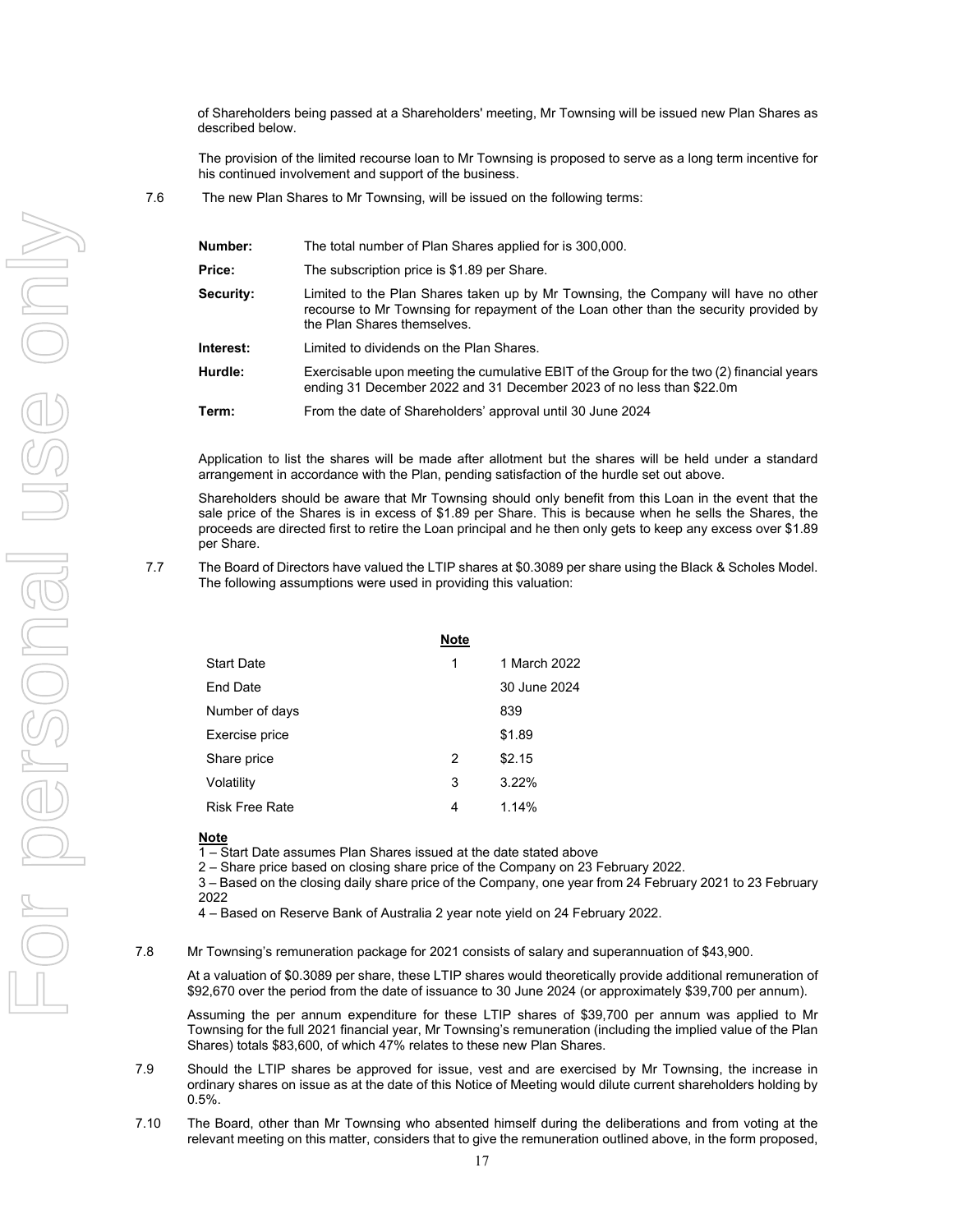would be reasonable given the Company's current circumstances and those of Mr Townsing, vis-à-vis the Company, including the responsibilities involved in, and obligations required as a result of, his office. There are no obvious disadvantages to the Company of Resolution 6 being passed.

- 7.11 No Directors (including Mr Townsing), nor their Associates, the Company's Key Management Personnel and anyone who is eligible to participate in the Plan may vote on the Resolution. However, the Company need not disregard a vote if cast by a person as proxy for a person who is entitled to vote, in accordance with the directions of the proxy form or if it is cast by the person chairing the meeting as proxy for a person who is entitled to vote, in accordance with a direction on the proxy form to vote as the proxy decides.
- 7.12 An ordinary resolution is required for Resolution 6 which means at least 14 days' notice of this Meeting was required and, to be passed, the Resolution requires an affirming vote by 50% of those present at the Meeting in person, by proxy, attorney or representative and entitled to vote. Upon passing of this Resolution, Mr Townsing will be issued 300,000 new shares with a loan totalling \$567,000 to purchase these new shares If shareholders approval is not obtained, the Board may consider alternative arrangements to appropriately incentivise Mr Townsing.
- 7.13 Pursuant to ASX Listing Rule 10.15, this notice includes the following details:
	- (a) Mr Henry Townsing is a director of the Company as defined under Listing Rule 10.14.1;
	- (b) The maximum Plan Shares to be purchased pursuant to this Resolution to Mr Townsing are 2 300,000 new shares;
	- (c) The price of each share acquired under the Plan proposed in this Notice of Annual General Meeting are \$1.89 per Share, as set out in Explanatory Statement paragraph 7.6 (Resolution 6);
	- (d) The director entitled to participate in the Plan is Mr Townsing.
	- (e) No Directors (including Mr Townsing) nor their Associates may vote on the Resolution;
	- (f) The terms of the loans are set out in Explanatory Statement paragraph 7.6 (Resolution 6);
	- (g) Details of any securities issued under the Plan will be published in each annual report relating to a period in which securities have been issued and that approval for the issue of securities is obtained under ASX Listing Rule 10.14;
	- (h) Any additional persons who became entitled to participate in the Plan after the resolution was approved and who were not named in the Notice of Annual General Meeting will not participate until approval is obtained under ASX Listing Rule 10.14; and
	- (i) The Company will not issue the securities later than 12 months after the Annual General Meeting under ASX Listing Rule 10.15.7.

The Chairman of the Meeting intends to vote any undirected proxies in favour of Resolution 6.

#### 7.14 **Directors' Recommendation**

**The Board, other than Mr Townsing (who abstains), recommends that Shareholders vote in favour of Resolution 6.** 

#### **8. SHAREHOLDER ENQUIRIES**

Shareholders who prefer to register questions in advance of the AGM are invited to do so.

Shareholders with questions regarding the Notice of Meeting or this Explanatory Statement should contact the Company Secretary on +61 2 9545 2633 during normal office hours, contact details as shown on page 20. He will attempt to answer your questions or refer you to someone who can do so, but no person is authorised to give any information, or make any representation, in connection with the Notice of Meeting or this Explanatory Statement not contained in them.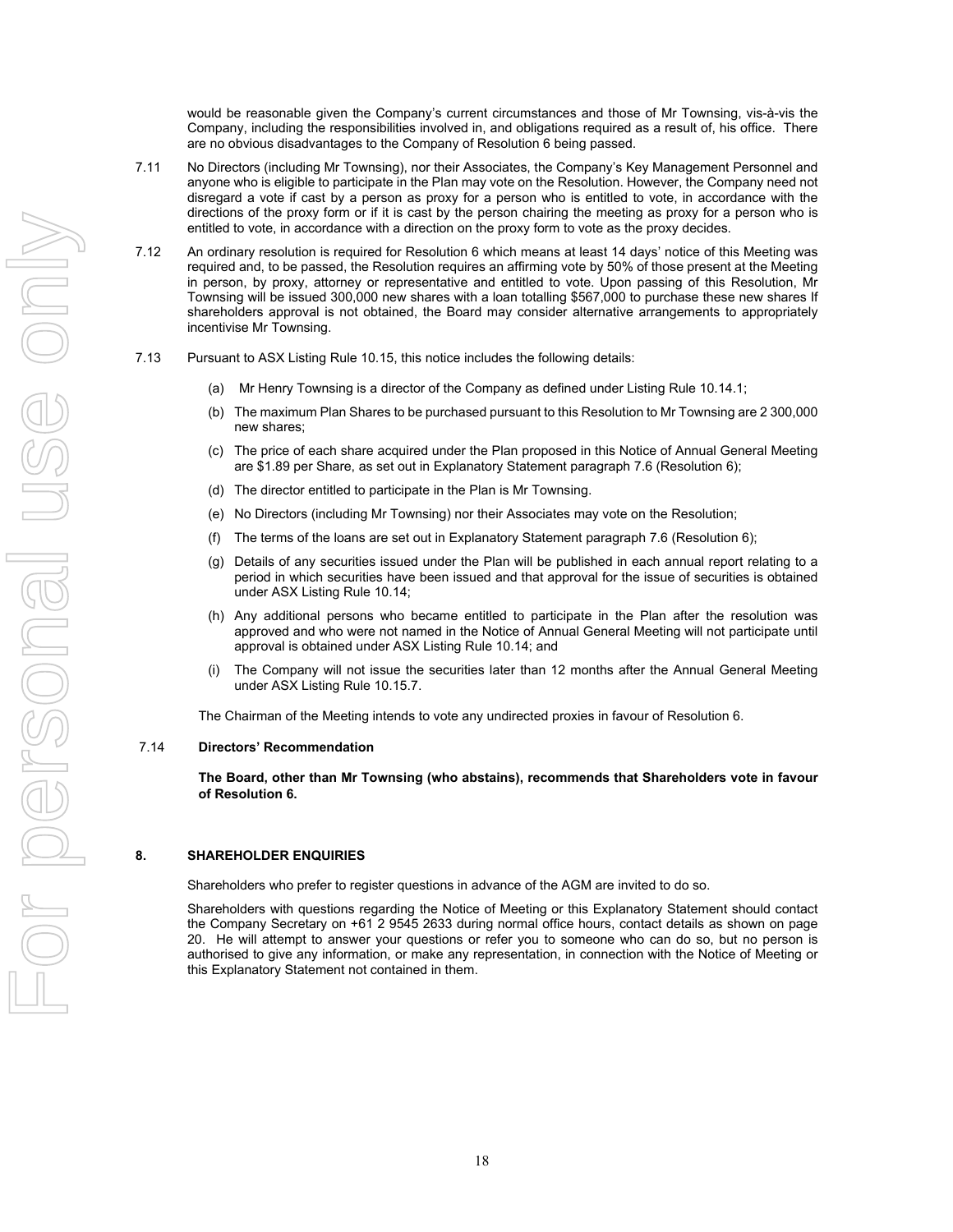#### **GLOSSARY OF TERMS**

In this explanatory statement, the following expressions have the meanings ascribed to them:

**Annual Report** means the 2021 report to Shareholders containing, amongst other things, the financial statements, report of the Directors, the remuneration report and the report of the Auditors to which reference is made in this Explanatory Statement.

**ASIC** means the Australian Securities and Investments Commission.

**Associate** has the meaning given to it by Division 2 of Part 2 of the Corporations Act.

**ASX** means ASX Ltd trading as Australian Securities Exchange

**Auditor** means Nexia Sydney Audit Pty Limited, Chartered Accountants, the Company's external auditors.

**Board** means the directors of the Company from time to time.

**Company** or **Vita Life Sciences** means Vita Life Sciences Limited ACN 003 190 421, the registered office of which is located at Unit 1/ 102 Bath Road, Kirrawee, NSW 2232 Australia.

**Constitution** means the Constitution of the Company adopted by the Shareholders at the annual general meeting on 19 May 2011

**Corporations Act** means the *Corporations Act 2001* (Cth), as amended.

**Directors** mean the directors of the Company from time to time sitting as the Board or individually (as the case requires).

**Explanatory Memorandum** means the explanatory memorandum accompanying this Notice.

**Group** means Vita Life Sciences and its subsidiaries.

**Indicative Timetable** means the timetable set out on cover page of this Notice.

**Listing Rules** means the official listing rules of the ASX.

**Meeting** or **Annual General Meeting** means the annual general meeting of Shareholders convened by the Notice of Meeting to be held at 12.00pm on 11 May 2022.

**Notice of Meeting** means the notice of annual general meeting dated 8 April 2022 which accompanies this Explanatory Statement.

**Resolution** means an ordinary resolution or a special resolution referred to in the Notice of Meeting.

**\$** means Australian dollars (AUD).

**Share** means a fully paid ordinary share in the capital of the Company.

**Shareholders** means the holders of Shares in the Company as recorded in the register before 12:00pm (Sydney time) on 9 May 2022.

**Share Registry** means Automic of Level 5, 126 Phillip Street, Sydney NSW 2000.

**Subsidiaries** mean the subsidiaries of Vita Life Sciences.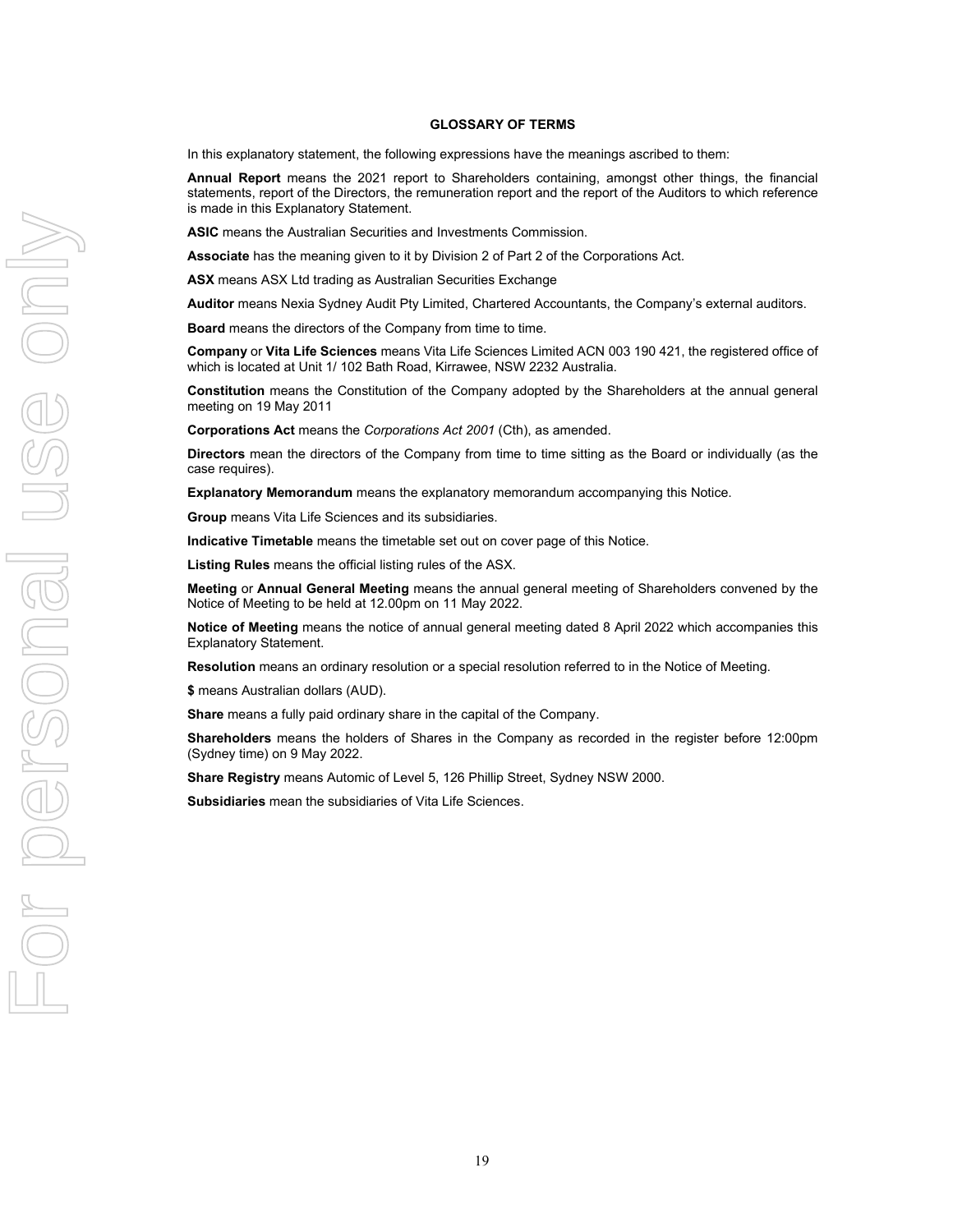# **VITA LIFE SCIENCES LIMITED**

Telephone: +61 2 9545 2633 Facsimile: +61 2 9545 1311

www.vitalifesciences.com.au enquiries@vitalifesciences.com.au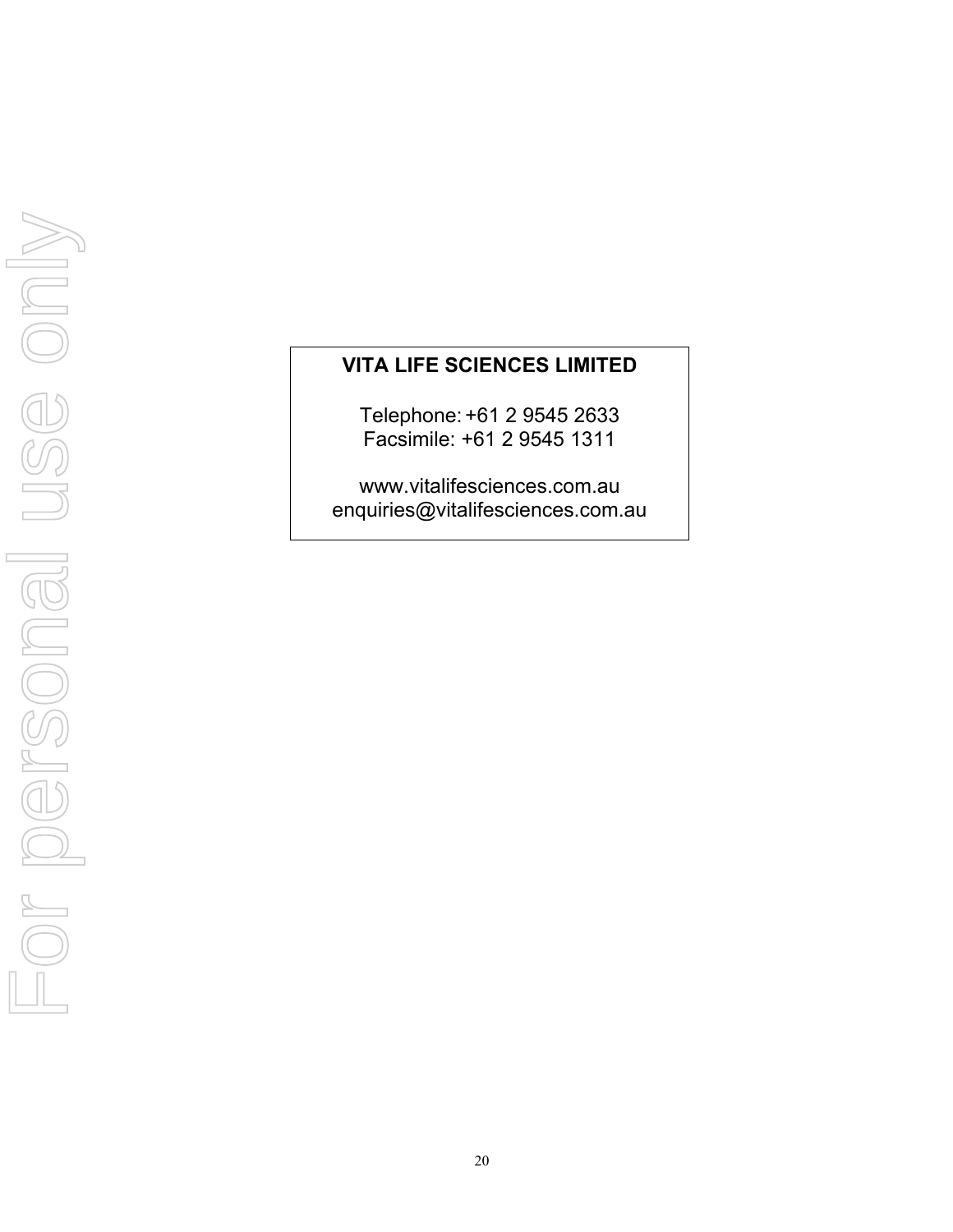

# **Proxy Voting Form**

**If you are attending the virtual Meeting please retain this Proxy Voting Form for online Securityholder registration.**

**Holder Number:**

Your proxy voting instruction must be received by **12.00pm (AEST) on Monday, 9th May 2022,** being **not later than 48 hours** before the commencement of the Meeting. Any Proxy Voting instructions received after that time will not be valid for the scheduled Meeting.

# **SUBMIT YOUR PROXY**

# **Complete the form overleaf in accordance with the instructions set out below.**

#### **YOUR NAME AND ADDRESS**

The name and address shown above is as it appears on the Company's share register. If this information is/incorrect, and you have an Issuer Sponsored holding, you can update your address through the investor portal: **https://investor.automic.com.au/#/home** Shareholders sponsored by a broker should advise their broker of any changes.

#### **STEP 1 – APPOINT A PROXY**

If you wish to appoint someone other than the Chair of the Meeting as your proxy, please write the name of that Individual or body corporate. A proxy need not be a Shareholder of the Company. Otherwise, if you leave this box blank, the Chair of the Meeting will be appointed as your proxy by default.

#### **DEFAULT TO THE CHAIR OF THE MEETING**

Any directed proxies that are not voted on a poll at the Meeting will default to the Chair of the Meeting, who is required to vote these proxies as directed. Any undirected proxies that default to the Chair of the Meeting will be voted according to the instructions set out in this Proxy Voting Form, including where the Resolutions are connected directly or indirectly with the remuneration of KMP.

#### **STEP 2 - VOTES ON ITEMS OF BUSINESS**

You may direct your proxy how to vote by marking one of the boxes opposite each item of business. All your shares will be voted in accordance with such a direction unless you indicate only a portion of voting rights are to be voted on any item by inserting the percentage or number of shares you wish to vote in the appropriate box or boxes. If you do not mark any of the boxes on the items of business, your proxy may vote as he or she chooses. If you mark more than one box on an item your vote on that item will be invalid. Form and Annual Unit of the Company<br>For personal use of the Computer of the Computer of the Manuson of the Manuson of that Incore investor is of that Incore of the Handle over the control of the Company of the Company of t

#### **APPOINTMENT OF SECOND PROXY**

You may appoint up to two proxies. If you appoint two proxies, you should complete two separate Proxy Voting Forms and specify the percentage or number each proxy may exercise. If you do not specify a percentage or number, each proxy may exercise half the votes. You must return both Proxy Voting Forms together. If you require an additional Proxy Voting Form, contact Automic Registry Services.

#### **SIGNING INSTRUCTIONS**

**Individual**: Where the holding is in one name, the Shareholder must sign.

**Joint holding**: Where the holding is in more than one name, all Shareholders should sign.

**Power of attorney**: If you have not already lodged the power of attorney with the registry, please attach a certified photocopy of the power of attorney to this Proxy Voting Form when you return it.

**Companies**: To be signed in accordance with your Constitution. Please sign in the appropriate box which indicates the office held by you.

**Email Address**: Please provide your email address in the space provided.

**By providing your email address, you elect to receive all communications despatched by the Company electronically (where legally permissible) such as a Notice of Meeting, Proxy Voting Form and Annual Report via email.**

#### **CORPORATE REPRESENTATIVES**

If a representative of the corporation is to attend the Meeting the appropriate 'Appointment of Corporate Representative' should be produced prior to admission. A form may be obtained from the Company's share registry online at https://automic.com.au.

 $\mathsf{L}$  +

#### **Lodging your Proxy Voting Form:**

#### **Online:**

Use your computer or smartphone to appoint a proxy at

#### [https://investor.automic.com.au/#/logi](https://investor.automic.com.au/#/loginsah) [nsah](https://investor.automic.com.au/#/loginsah)

or scan the QR code below using your smartphone

**Login & Click on 'Meetings'. Use the Holder Number as shown at the top of this Proxy Voting Form.** 



**BY MAIL:** Automic

GPO Box 5193 Sydney NSW 2001

#### **IN PERSON:**

Automic Level 5, 126 Phillip Street Sydney NSW 2000

#### **BY EMAIL:**

[meetings@automicgroup.com.au](mailto:meetings@automicgroup.com.au)

**BY FACSIMILE:** +61 2 8583 3040

#### **All enquiries to Automic:**

#### **PHONE:**

1300 288 664 (Within Australia) +61 2 9698 5414 (Overseas)